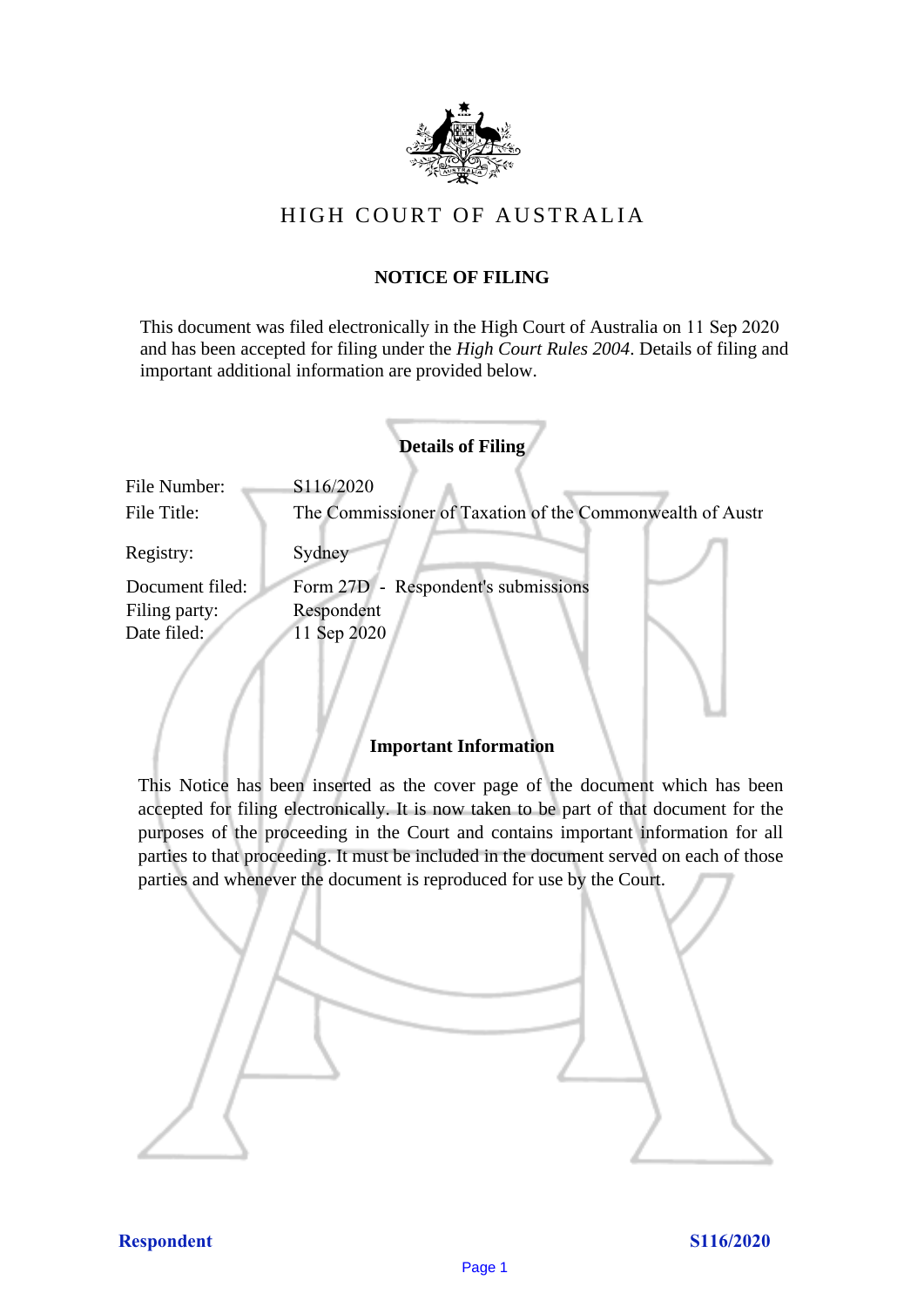# **IN THE HIGH COURT OF AUSTRALIA**  IN THE HIGH COURT OF AUSTRALIA **SYDNEY REGISTRY** SYDNEY REGISTRY

# **BETWEEN: THE COMMISSIONER OF TAXATION OF**  BETWEEN: THE COMMISSIONER OF TAXATION OF **THE COMMONWEALTH OF AUSTRALIA** THE COMMONWEALTH OF AUSTRALIA

Appellant Appellant

and and

# **TRAVELEX LIMITED** TRAVELEX LIMITED

10 Respondent Respondent

# **RESPONDENT'S SUBMISSIONS** RESPONDENT'S SUBMISSIONS

#### **Part I: Certification** Part I: Certification

1. It is certified that these submissions are in a form suitable for publication on the internet. . Itis certified that these submissions are in a form suitable for publication on the internet.

# **Part II: Concise Statement of the Issues** Part II: Concise Statement of the Issues

20 2. The issues before the Court, and the answers the Court should give, are as follows. . The issues before the Court, and the answers the Court should give, are as follows. 20

- 3. First, should the Commissioner be given leave to advance his sole ground of appeal? No. It is inconsistent with his Defence, the Agreed Facts and the case he ran at first instance. It is inconsistent with his Defence, the Agreed Facts and the case he ran at first instance. It could have been met by evidence. There are no exceptional circumstances. It could have been met by evidence. There are no exceptional circumstances.
- 4. **Secondly**, was the approach of the majority below to the construction of the RBA provisions correct? Yes. The Commissioner's alternative approach robs the RBA scheme of its efficacy. It destroys the statutory purpose of creating a single, comprehensive of its efficacy. It destroys the statutory purpose of creating <sup>a</sup> single, comprehensive account which would bring certainty and make tax administration simpler. account which would bring certainty and make tax administration simpler. **IN THE HIGH COURT OF AUSTRALIA** SUBSERVED SIMPLET (SYDNESSIONER OF TAXATION OF THE COMMONWELTH OF AUSTRALIA (FIGURE COMMONWELTH OF AUSTRALIA (Applilant and a<br> **THE COMMONWELTH OF** AUSTRALIA (Applilant and a<br> **THE COMMONW**
- 5. Thirdly, even if the Commissioner's construction of the RBA provisions is correct, did the Commissioner nevertheless assess a negative net amount for the November 2009 tax Commissioner nevertheless assess <sup>a</sup> negative net amount for the November 2009 tax 30 period of \$111,269 on or around the date that he allocated \$149,020 to Travelex's RBA? period of \$111,269 on or around the date that he allocated \$149,020 to Travelex's RBA?
	- Yes. The Commissioner made the allocation because he had completed the process by Yes. The Commissioner made the allocation because he had completed the process by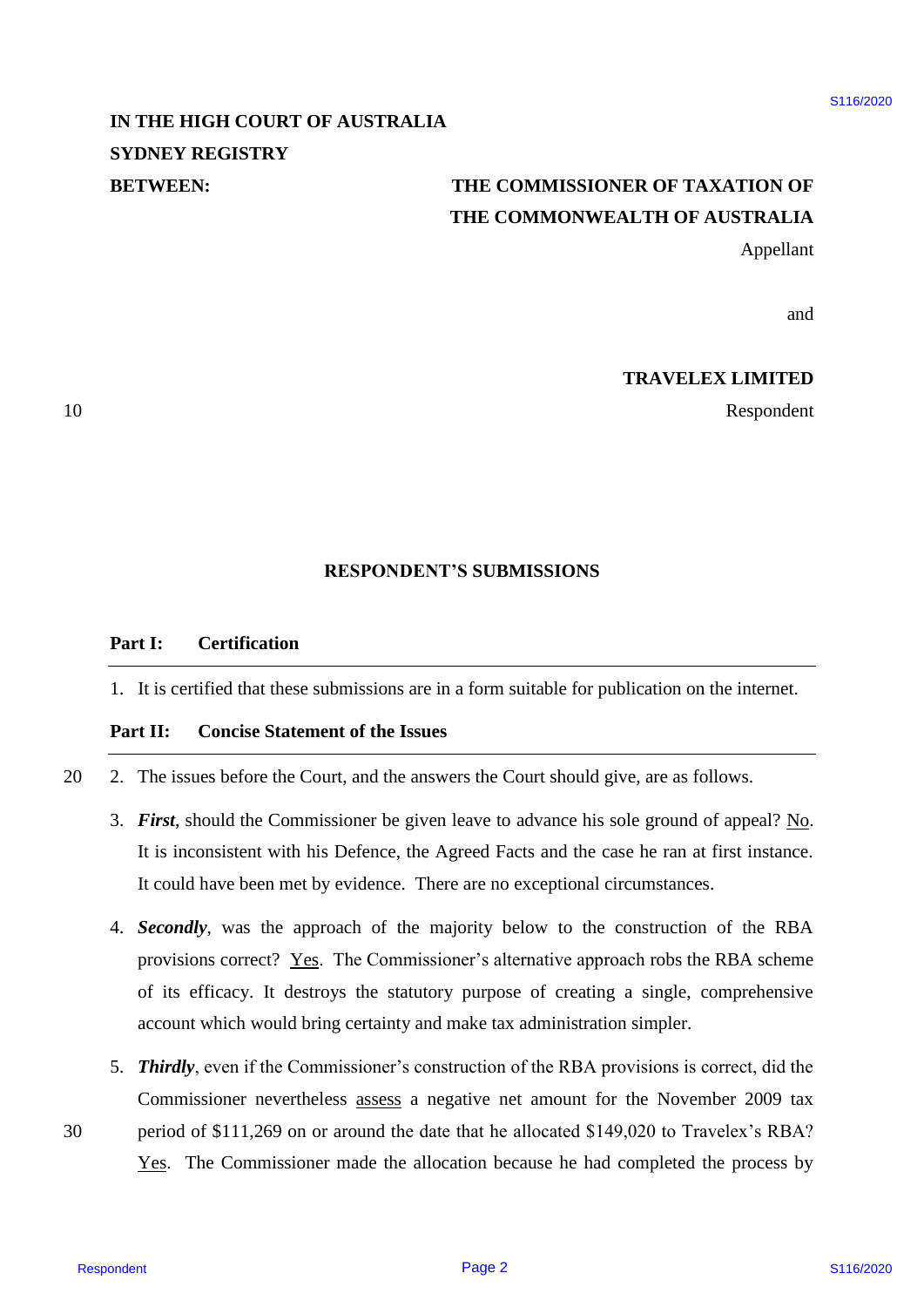which the provisions of the Act relating to debts and credits were given concrete which the provisions of the Act relating to debts and credits were given concrete application in the particular case. That is an assessment. And the Commissioner gave application in the particular case. That is an assessment. And the Commissioner gave notice to Travelex of the negative net amount he had assessed shortly afterwards on 3 July notice to Travelex of the negative net amount he had assessed shortly afterwards on <sup>3</sup> July 2012. The Commissioner does not dispute that, if there was an assessment, the primary 2012. The Commissioner does not dispute that, if there was an assessment, the primary judge's decision should stand. judge's decision should stand.

 $-1-$ 

#### **Part III: Section 78B notices** Part II: Section 78B notices

6. Travelex has considered whether this cause involves a matter arising under the Travelex has considered whether this cause involves <sup>a</sup> matter arising under the Constitution or involving its interpretation. Travelex does not consider that a Constitution or involving its interpretation. Travelex does not consider that a constitutional issue arises on its case. However, Travelex does consider that the constitutional issue arises on its case. However, Travelex does consider that the 10 Commissioner's contentions at AS [38]-[43] may involve constitutional issues, and Commissioner's contentions at AS [38]-[43] may involve constitutional issues, and considers that it would be prudent for the Commissioner to issue s 78B notices. considers that it would be prudent for the Commissioner to issue <sup>s</sup> 78B notices. which the provisions of the Act relating to debts and exotis were given concered<br>experiments of the perfusion and the content and the masses of notice<br>profile content of the perfusion can be sensite to the act is sensite

# **Part IV: Material Facts** PartIV: Material Facts

10

20

30

- 7. The Commissioner's elucidation of the background is materially incomplete. 7. The Commissioner's elucidation of the background is materially incomplete.
- 8. The Commissioner's position at trial could not have been clearer; nor could it have been 8. The Commissioner's position at trial could not have been clearer; nor could it have been more clearly inconsistent with the position he now takes. more clearly inconsistent with the position he now takes.
- 9. The Statement of Agreed Facts (SOAF) at trial was signed by the Solicitor for the Commissioner. Paragraph 16 of the SOAF read: Commissioner. Paragraph 16 of the SOAF read:

On 28 June 2012 the Commissioner allocated the amount of \$149,020 to the On 28 June 2012 the Commissioner allocated the amount of \$149,020 to the Applicant's ICA as a credit amount (the **November 2009 Amount**). The effective Applicant's ICA as <sup>a</sup> credit amount (the November 2009 Amount). The effective 20 date of the allocation of the November 2009 Amount was 16 December 2009. date of the allocation of the November 2009 Amount was 16 December 2009.

10. Paragraph 17 of the SOAF read: 10. Paragraph <sup>17</sup> of the SOAF read:

**The November 2009 Amount constituted part of a RBA surplus** for the purposes The November 2009 Amount constituted part of a RBA surplus for the purposes of Part IIB of the Administration Act and Part IIIAA of the Overpayments Act. That of Part IIB of the Administration Act and Part II[AA of the Overpayments Act. That part of the RBA surplus constituted by the November 2009 Amount arose on 16 part of the RBA surplus constituted by the November 2009 Amount arose on 16 December 2009. December 2009.

(emphasis added). (emphasis added).

11. Paragraphs 16 and 17 of the SOAF reflected paragraph 21 of the Commissioner's 11 .Paragraphs 16 and 17 of the SOAF reflected paragraph 21 of the Commissioner's Defence, which stated: Defence, which stated:

The Respondent ... says further that: The Respondent ... says further that:

30 (a) on 28 June 2012 **the Respondent allocated the amount of \$149,020.00 to the**  (a) on 28 June2012 the Respondent allocated the amount of \$149,020.00 to the **ICA of the Applicant and this amount constituted part of a "RBA surplus"** for ICA of the Applicant and this amount constituted part of a "RBA surplus" for the purposes of Part IIB of the [Administration Act] and Part IIIAA of the the purposes of Part IIB of the [Administration Act] and Part IIAA of the [Overpayments Act]; and [Overpayments Act]; and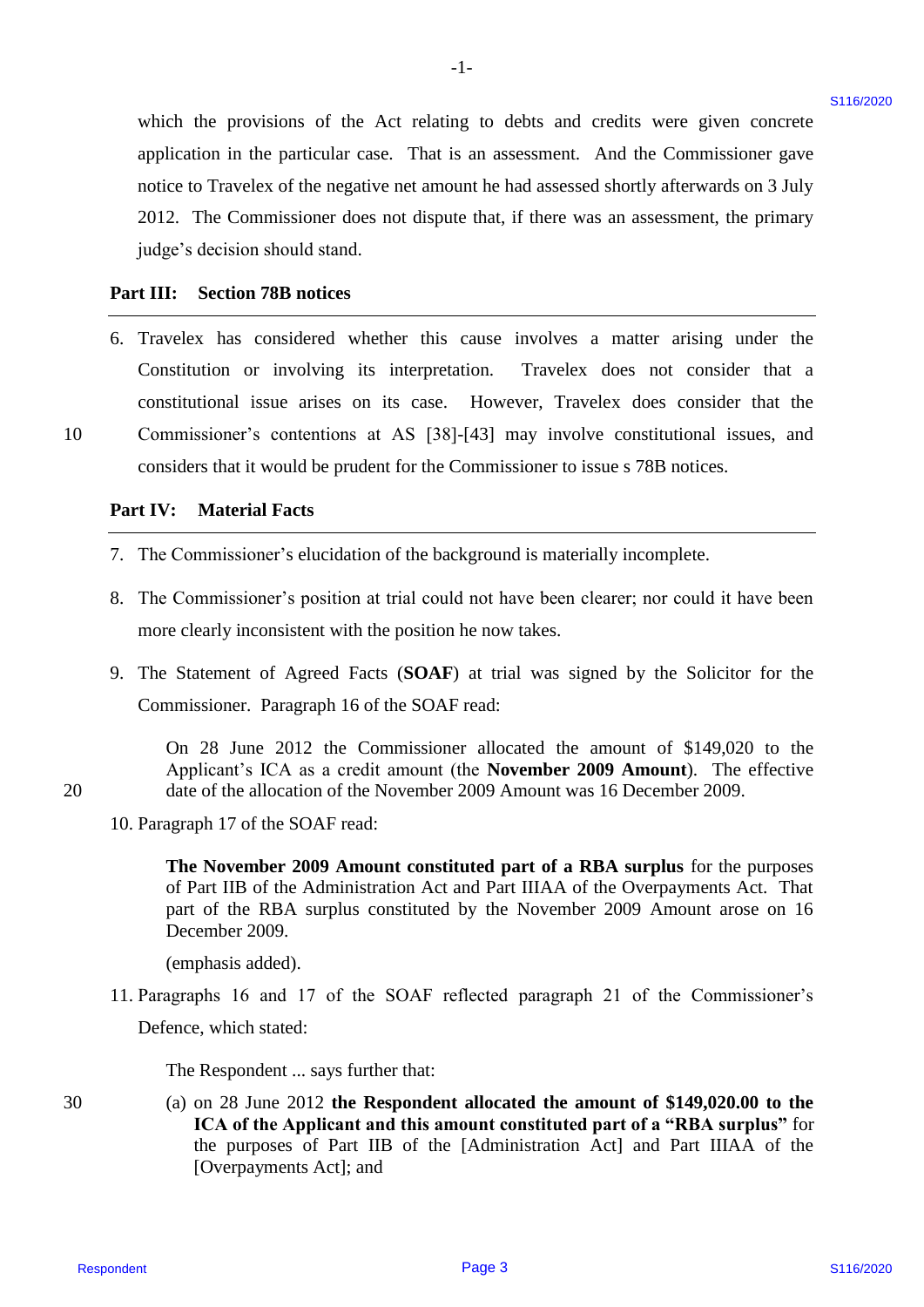(b) **the RBA surplus arose on 16 December 2009**, being the date on which the (b) the RBA surplus arose on 16 December 2009, being the date on which the Applicant gave the Respondent the GST return referred to at paragraph 14(a) of Applicant gave the Respondent the GST return referred to at paragraph 14(a) of the Statement of Claim. the Statement of Claim.

-2- -2-

(emphasis added) (emphasis added)

- 12. The Commissioner's Defence was signed by his legal representative who attested that 12. The Commissioner's Defence was signed by his legal representative who attested that there was a proper basis for each allegation in it. there was a proper basis for each allegation in it.
- 13. It is incorrect to say that the "legal premise" of the Commissioner's long-standing 13. It is incorrect to say that the "legal premise" of the Commissioner's long-standing administrative practice "was not put in issue by the parties": cf AS [12]. This was not a administrative practice "was not put in issue by the parties": cf AS [12]. This was not <sup>a</sup> case where the parties simply overlooked an issue and implicitly assumed it. To the case where the parties simply overlooked an issue and implicitly assumed it. To the 10 contrary, the parties were conscious of the issue of whether an RBA Surplus had arisen, contrary, the parties were conscious of the issue of whether an RBA Surplus had arisen, and it was the subject of both pleading and express agreement. and it was the subject of both pleading and express agreement.
- 14. That express agreement rendered it unnecessary for Travelex to adduce evidence to 14. That express agreement rendered it unnecessary for Travelex to adduce evidence to establish why there was an RBA surplus. For example, it was unnecessary for Travelex to adduce evidence to establish that the Commissioner had made an assessment, if what the adduce evidence to establish that the Commissioner had made an assessment, if what the Commissioner describes as a "substantive and legitimate entitlement" was necessary Commissioner describes as <sup>a</sup> "substantive and legitimate entitlement" was necessary before there could be an effective allocation to an RBA. before there could be an effective allocation to an RBA. 10 the RBA samples arease on 16 December 2009, boing the data on which the VRA shares are the Kausas controllation of the page 40.1 Has in the SN shares of the Commission of the Balance of the SN shares of the Bage 40. Ha
- 15. It is also incorrect to say that once the Commissioner's administrative practice was shown 15. It is also incorrect to say that once the Commissioner's administrative practice was shown to be ill-founded, "the statement of legal characterisation at SOAF [17] was wrong": cf to be ill-founded, "the statement of legal characterisation at SOAF [17] was wrong": cf AS [48]-[49]. It may or may not have been wrong, depending on how various other issues AS [48]-[49]. It may or may not have been wrong, depending on how various other issues 20 of fact and law played out. It would not have been wrong had there been an assessment
	- supporting the application of the amount to the BAS (as the Commissioner concedes). supporting the application of the amount to the BAS (as the Commissioner concedes).

#### **Part V: Summary of Argument** Part V: Summary of Argument

#### **Introduction** Introduction

16. The Commissioner's appeal fails for two independently sufficient reasons. First, he 16. The Commissioner's appeal fails for two independently sufficient reasons. First, he should not be entitled to advance it. Secondly, it depends on an erroneous approach to the should not be entitled to advance it. Secondly, it depends on an erroneous approach to the RBA provisions of the TAA which, if correct, destroys the purpose and practical utility of RBA provisions of the TAA which, if correct, destroys the purpose and practical utility of the RBA scheme. the RBA scheme.

#### **The Commissioner should not be entitled to advance his new case** The Commissioner should not be entitled to advance his new case

- 17. The Commissioner should not be entitled in this Court to put his sole appeal ground. It 17. The Commissioner should not be entitled in this Court to put his sole appeal ground. It
- 30 was not put at trial; it is inconsistent with the Commissioner's Defence (which he was not was not put at trial; it is inconsistent with the Commissioner's Defence (which he was not been given leave to amend and has not sought to amend); the Commissioner was not been given leave to amend and has not sought to amend); the Commissioner was not 30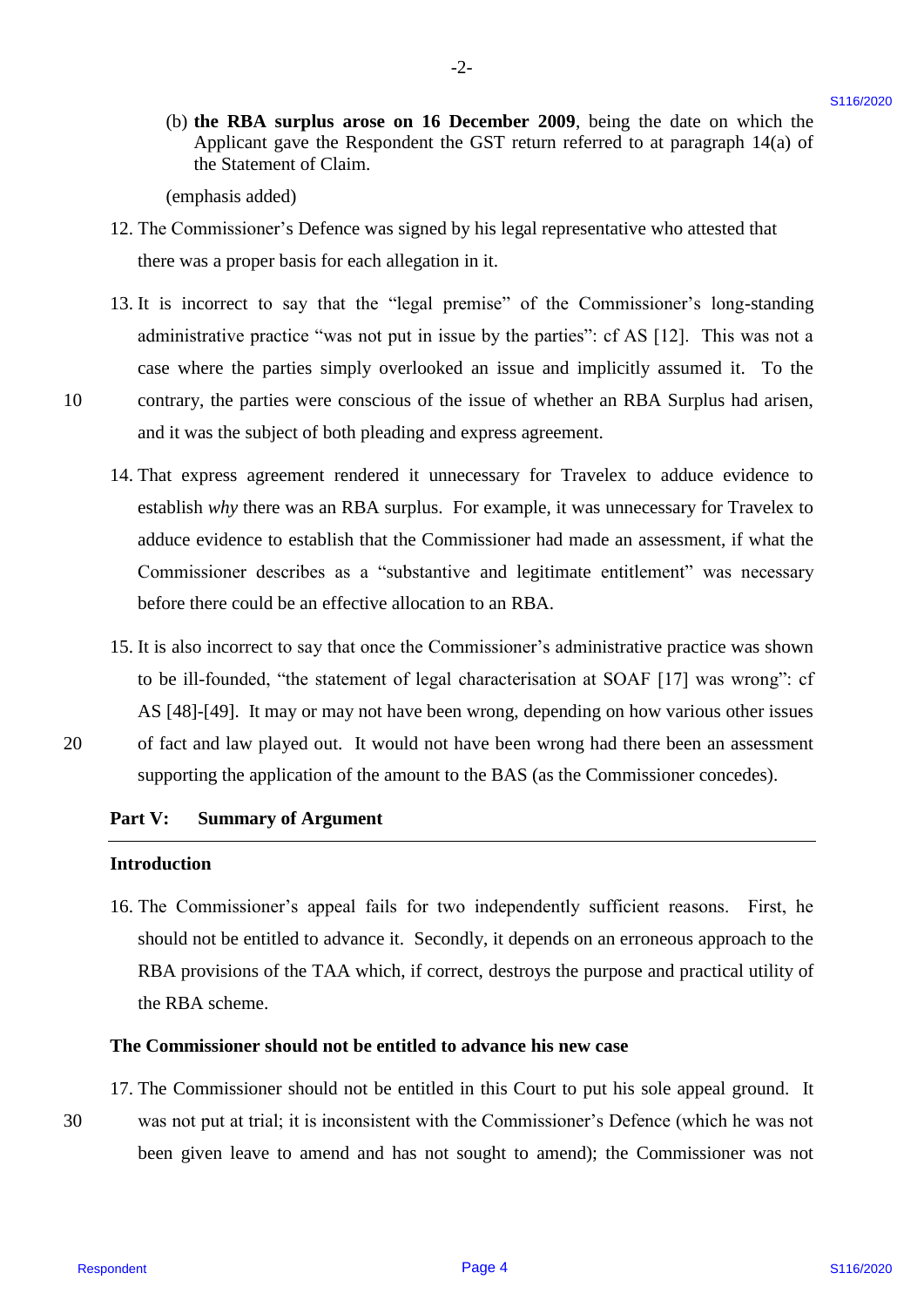given leave to take the point in the Full Court; and the point, if taken, might very well given leave to take the point in the Full Court; and the point, if taken, might very well have called for and been met by further evidence. have called for and been met by further evidence.

- 18. "[I]t is elementary that a party is bound by the conduct of his case. Except in the most 18. "{I]t is elementary that a party is bound by the conduct of his case. Except in the most exceptional circumstances, it would be contrary to all principle to allow a party, after a exceptional circumstances, it would be contrary to all principle to allowa party, after <sup>a</sup> case has been decided against him, to raise a new argument which, whether deliberately or case has been decided against him, to raise a new argument which, whether deliberately or by inadvertence, he failed to put during a hearing when he had an opportunity to do so": by inadvertence, he failed to put during <sup>a</sup> hearing when he had an opportunity to do so": *Metwally v University of Wollongong (No 2)* (1985) 60 ALR 68 at 71. The Commissioner Metwally v University of Wollongong (No 2) (1985) 60 ALR <sup>68</sup> at 71. The Commissioner does not deny that the argument he seeks to put was not put to the trial judge. Nor does does not deny that the argument he seeks to put was not put to the trial judge. Nor does the Commissioner assert that there are "exceptional circumstances". That is sufficient to the Commissioner assert that there are "exceptional circumstances". That is sufficient to 10 warrant the dismissal of the appeal. warrant the dismissal of the appeal.
- 19. Further, leave to run a ground not taken below should be granted only where "the 19. Further, leave to run <sup>a</sup> ground not taken below should be granted only where "the argument does not depend upon an issue of fact not litigated in the courts below and so argument does not depend upon an issue of fact not litigated in the courts below and so long as it is open to the respondent on the pleadings and having regard to the way in long as it is open to the respondent on the pleadings and having regard to the way in which the case has been conducted": *Owners of the Ship "Shin Kobe Maru" v Empire*  which the case has been conducted": Owners of the Ship "Shin Kobe Maru" v Empire *Shipping Co Inc* (1994) 120 ALR 12, 14-15 (Mason CJ, Brennan, Deane, Dawson, Shipping Co Inc (1994) 120 ALR 12, 14-15 (Mason CJ, Brennan, Deane, Dawson, Toohey, Gaudron and McHugh JJ). None of those criteria is met. The Commissioner's Toohey, Gaudron and McHugh JJ). None of those criteria is met. The Commissioner's new case depends on the proposition that there was in fact no assessment. The new case depends on the proposition that there was in fact no assessment. The Commissioner's new case is not open on the pleadings. And the Commissioner's case is Commissioner's new case is not open on the pleadings. And the Commissioner's case is not and should not be open having regard to the way the trial was conducted. This is a not and should not be open having regard to the way the trial was conducted. This is <sup>a</sup> 20 case where the Court might not "have before [it] all the facts bearing upon this belated case where the Court might not "have before [it] all the facts bearing upon this belated [argument] as would have been the case" had it been taken at first instance: contra *Suttor v*  [argument] as would have been the case" had it been taken at first instance: contra Suttor v *Gundowda Pty Ltd* (1950) 81 CLR 418 at 438. Gundowda Pty Ltd (1950) 81 CLR <sup>418</sup> at 438. given have to take the point in the Full Court, and the point if taken, might very well<br>have noted been meet by interlevely<br>according to all propositions. It would be contacted by the condition of<br>the second stress in the
- 20. It is erroneous to treat the issue *just* as one of whether the Court is bound to accept agreed 20. It is erroneous to treat the issuejust as one of whether the Court is bound to accept agreed facts (including agreed facts involving mixed issues of fact and law): cf AS [49]. The facts (including agreed facts involving mixed issues of fact and law): cf AS [49]. The primary issue is whether the Commissioner should be entitled to run an argument which primary issue is whether the Commissioner should be entitled to run an argument which was not put at first instance, was inconsistent with the agreed position at first instance and was not put at first instance, was inconsistent with the agreed position at first instance and if put might well have led to further factual enquiries. The prejudice to Travelex is patent: if put might well have led to further factual enquiries. The prejudice to Travelex is patent: it pursues a Notice of Contention contending that the Commissioner in fact made an assessment, and the Commissioner says that that argument must fail because it is not assessment, and the Commissioner says that that argument must fail because it is not 30 made out on the facts. made out on the facts.
- 30

20

10

21. Travelex does not dispute that a court may depart from an agreed position put by the 21. Travelex does not dispute that <sup>a</sup> court may depart from an agreed position put by the parties. But that is different from saying that an appellate court would permit a party to parties. But that is different from saying that an appellate court would permit a party to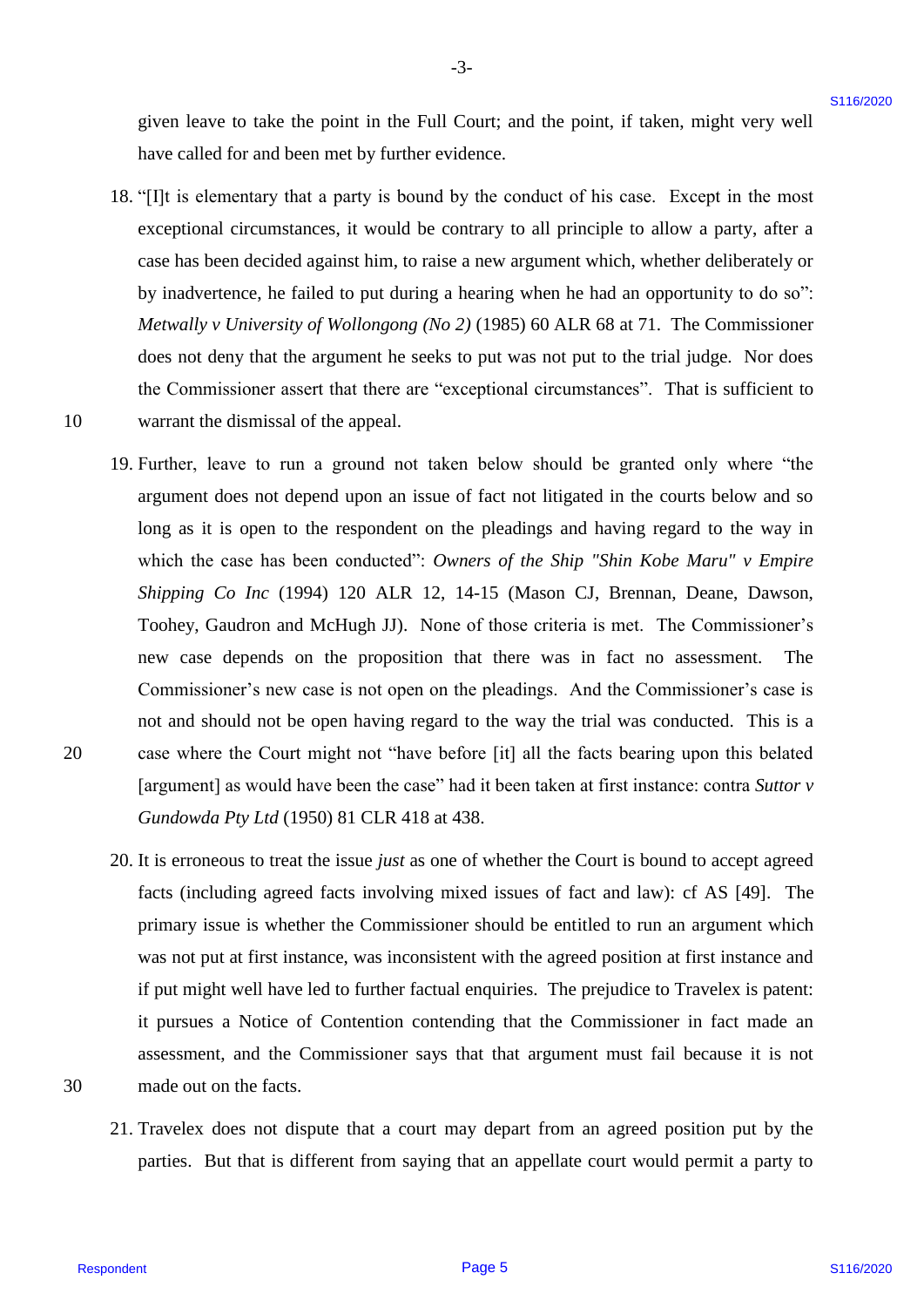take a point that was contrary to an agreed position below and in respect of which, had it take a point that was contrary to an agreed position below and in respect of which, had it been in issue, the factual and forensic context might have been different.

-4- -4-

#### **In any event, the Commissioner's new case should be rejected** In any event, the Commissioner's new case should be rejected

*Introduction* Introduction

10

20

- 22. The Commissioner now says that there was no "RBA surplus" because, in allocating an 22. The Commissioner now says that there was no "RBA surplus" because, in allocating an amount to Travelex's RBA, the Commissioner made a "mistake", he allocated an amount amount to Travelex's RBA, the Commissioner made a "mistake", he allocated an amount to which Travelex was not "entitled" and an "RBA surplus" can only be generated by the to which Travelex was not "entitled" and an "RBA surplus" can only be generated by the allocation of amounts to which the entity is "substantively and legitimately entitled". allocation of amounts to which the entity is "substantively and legitimately entitled".
- 23. Importantly, the Commissioner concedes that he in fact allocated a figure to the RBA. 10 Further, the Commissioner does not assert (and has never asserted) that he did not have Further, the Commissioner does not assert (and has never asserted) that he did not have jurisdiction to make that allocation. The Commissioner's case is, therefore, that, acting within jurisdiction, he allocated a figure to the RBA, but the taking of that step within jurisdiction, he allocated <sup>a</sup> figure to the RBA, but the taking of that step nevertheless had no legal consequences. That is a most unlikely outcome. nevertheless had no legal consequences. That is <sup>a</sup> most unlikely outcome.
- 24. Further, at the outset, it may be noted that the Commissioner has not established that 24. Further, at the outset, it may be noted that the Commissioner has not established that Travelex was not "entitled" to the allocated amount. He concedes that there would have Travelex was not "entitled" to the allocated amount. He concedes that there would have been an entitlement had the Commissioner made an assessment (see RS [15]), but does been an entitlement had the Commissioner made an assessment (see RS [15]), but does not then establish (beyond assertion) that there was no assessment and no other basis on not then establish (beyond assertion) that there was no assessment and no other basis on which there was an entitlement. No inference favourable to the Commissioner on this which there was an entitlement. No inference favourable to the Commissioner on this issue can be drawn: the facts relevant to whether he had assessed were wholly within his issue can be drawn: the facts relevant to whether he had assessed were wholly within his 20 power to adduce, and he did not adduce anything on that issue. power to adduce, and he did not adduce anything on that issue. take a point that was contary to an agreed position below and in expect of which, had in<br>the m is since the furtural and forested contest might have been different.<br>
In any event, the Commissioner's are case should be rej
	- 25. In any event, for reasons set out below, the Commissioner's new case fails: on the proper 25. In any event, for reasons set out below, the Commissioner's new case fails: on the proper construction of the TAA, it is not correct that an "RBA surplus" can arise only by the construction of the TAA, it is not correct that an "RBA surplus" can arise only by the allocation of amounts to which a taxpayer is "substantively and legitimately entitled". To allocation of amounts to which a taxpayer is "substantively and legitimately entitled". To explain why, it is necessary to say something as to the genesis of the RBA provisions of explain why, it is necessary to say something as to the genesis of the RBA provisions of the TAA before turning to text, context and purpose. the TAA before turning to text, context and purpose.

#### *Statutory History* Statutory History

- <span id="page-5-0"></span>26. Part IIB of the TAA is entitled "Running Balance Accounts, Application of Payments and 26. Part IIB of the TAA is entitled "Running Balance Accounts, Application of Payments and Credits, and Related Matters". The Part was introduced by Sch 1 of the *Taxation Laws*  Credits, and Related Matters". The Part was introduced by Sch| of the Taxation Laws *Amendment Act (No 3) 1999* (Cth) (No 11 of 1999) (**Act No 11 of 1999**), which was the Amendment Act (No 3) 1999 (Cth) (No <sup>11</sup> of 1999) (Act No 11 of 1999), which was the
- 30 enactment of the *Taxation Laws Amendment Bill (No 5) 1998* (Cth) (**the 1998 Bill**). enactment of the Taxation Laws Amendment Bill (No 5) 1998 (Cth) (the 1998 Bill). 30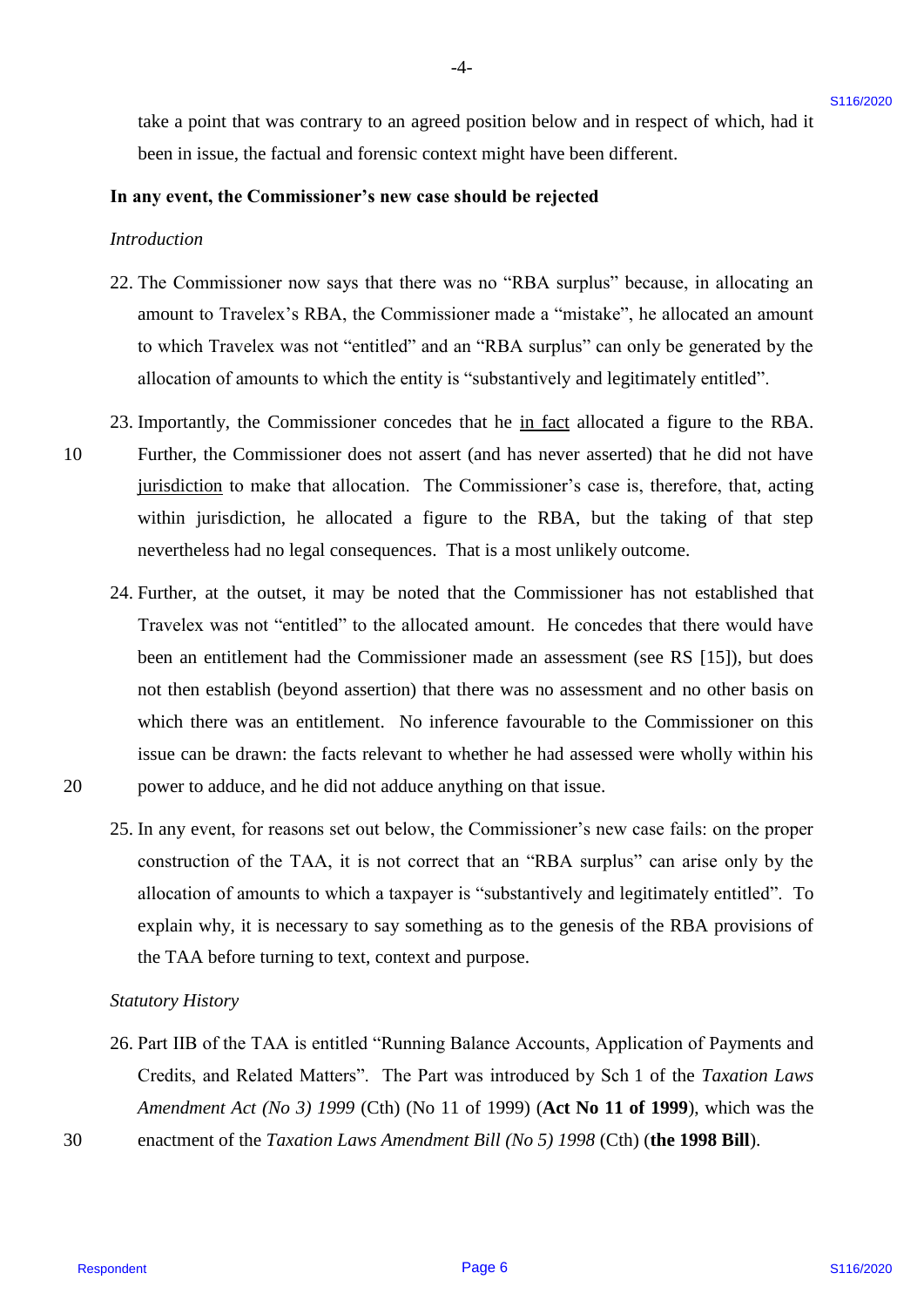27. The policy animating the introduction of running balance accounts was explained in the 27. The policy animating the introduction of running balance accounts was explained in the Explanatory Memorandum to the 1998 Bill (**1998 EM**) as follows (at 5): Explanatory Memorandum to the 1998 Bill (1998 EM) as follows (at 5):

-5- -5-

Taxpayers will benefit from receiving regular periodic statements detailing their Taxpayers will benefit from receiving regular periodic statements detailing their outstanding tax debts. This compares with the current arrangements where statements outstanding tax debts. This compares with the current arrangements where statements are generated on an ad hoc basis or following requests from taxpayers for an are generated on an ad hoc basis or following requests from taxpayers for an explanation of their outstanding debts. The provision of regular and comprehensive explanation of their outstanding debts. The provision of regular and comprehensive account statements should enable taxpayers to better manage their outstanding debts at account statements should enable taxpayers to better manage their outstanding debts at a reduced cost. These new arrangements will particularly benefit small businesses. a reduced cost. These new arrangements will particularly benefit small businesses.

The Government will benefit as taxpayers are more likely to reduce outstanding debts The Government will benefit as taxpayers are more likely to reduce outstanding debts 10 at a faster rate as a result of taxpayer RBAs being issued and being used in the 10at <sup>a</sup> faster rate as <sup>a</sup> result of taxpayer RBAs being issued and being used in the recovery process. recovery process.

<span id="page-6-0"></span>28. The policy intent of providing a single, comprehensive statement of a taxpayer's position 28. The policy intent of providing <sup>a</sup> single, comprehensive statement of <sup>a</sup> taxpayer's position

vis-à-vis the Commissioner was also reflected in the Second Reading Speech. The vis-a-vis the Commissioner was also reflected in the Second Reading Speech. The Minister stated:<sup>1</sup>

This bill also introduces amendments to support a system of running balance accounts. This bill also introduces amendments to support a system of running balance accounts. **The objective of this measure is to establish a taxpayer accounting system under**  The objective of this measure is to establish a taxpayer accounting system under **which the Australian Taxation Office can record and monitor all of a business's**  which the Australian Taxation Office can record and monitor all of a business's **different tax liabilities on a single account**. Debts under the sales tax, pay as you different tax liabilities on a single account. Debts under the sales tax, pay as you earn, prescribed payments and reportable payments arrangements for the year ending 20 30 June 2000 will be administered in this way. 20 30 June 2000 will be administered in this way.

# **The introduction of running balance accounts will provide for simpler tax**  The introduction of running balance accounts will provide for simpler tax **accounting and collection arrangements**. accounting and collection arrangements.

These new accounting and penalty arrangements will position the ATO to better assist These new accounting and penalty arrangements will position the ATO to better assist taxpayers in minimising any escalation of taxation debt and will allow for a simpler taxpayers in minimising any escalation of taxation debt and will allow for <sup>a</sup> simpler and more efficient process of penalty calculation. and more efficient process of penalty calculation.

# **They will also enable the ATO to provide a comprehensive statement of a**  They will also enable the ATO to provide a comprehensive statement of a **taxpayer's outstanding tax debts at a particular point in time**. taxpayer's outstanding tax debts at a particular point in time.

These amendments will provide an accounting platform in the lead up to one running These amendments will provide an accounting platform in the lead up to one running balance style account to support most taxation debts after 1 July 2000. balance style account to support most taxation debts after <sup>1</sup> July 2000.

#### 30 (emphasis added) 30 (emphasis added)

- 29. When Pt IIB of TAA was first introduced it provided only for the allocation of debts to an 29. When Pt IIB of TAA was first introduced it provided only for the allocation of debts to an RBA: note, eg, ss 8AAZB and 8AAZD of the *Taxation Administration Act 1953* (Cth) as introduced by Act No 11 of 1999. That Pt IIB was the first step in a staged introduction of introduced by Act No <sup>11</sup> of 1999. That Pt IIB was the first step in <sup>a</sup> staged introduction of an RBA was reflected in the concluding words of the excerpt from the Second Reading an RBA was reflected in the concluding words of the excerpt from the Second Reading Speech set out in paragraph [28.](#page-6-0) Speech set out in paragraph28. 27. The policy suincaing the interdection of running balance accounts was explained in the latter strengthen to the 1980 HII (1998 KB), a right point in the space of the strength strength and the strength strength strengt
	- 30. However, shortly after the enactment of Act No 11 of 1999, the *A New Tax System (Pay*  30. However, shortly after the enactment of Act No <sup>11</sup> of 1999, the A New Tax System (Pay *As You Go) Act 1999* (Cth) (No 178 of 1999) (**Act No 178 of 1999**) was enacted and As You Go) Act 1999 (Cth) (No 178 of 1999) (Act No 178 of 1999) was enacted and

 $\overline{a}$ 

<sup>&</sup>lt;sup>1</sup> House of Representatives, *Parliamentary Debates*, 10 December 1998, 1898.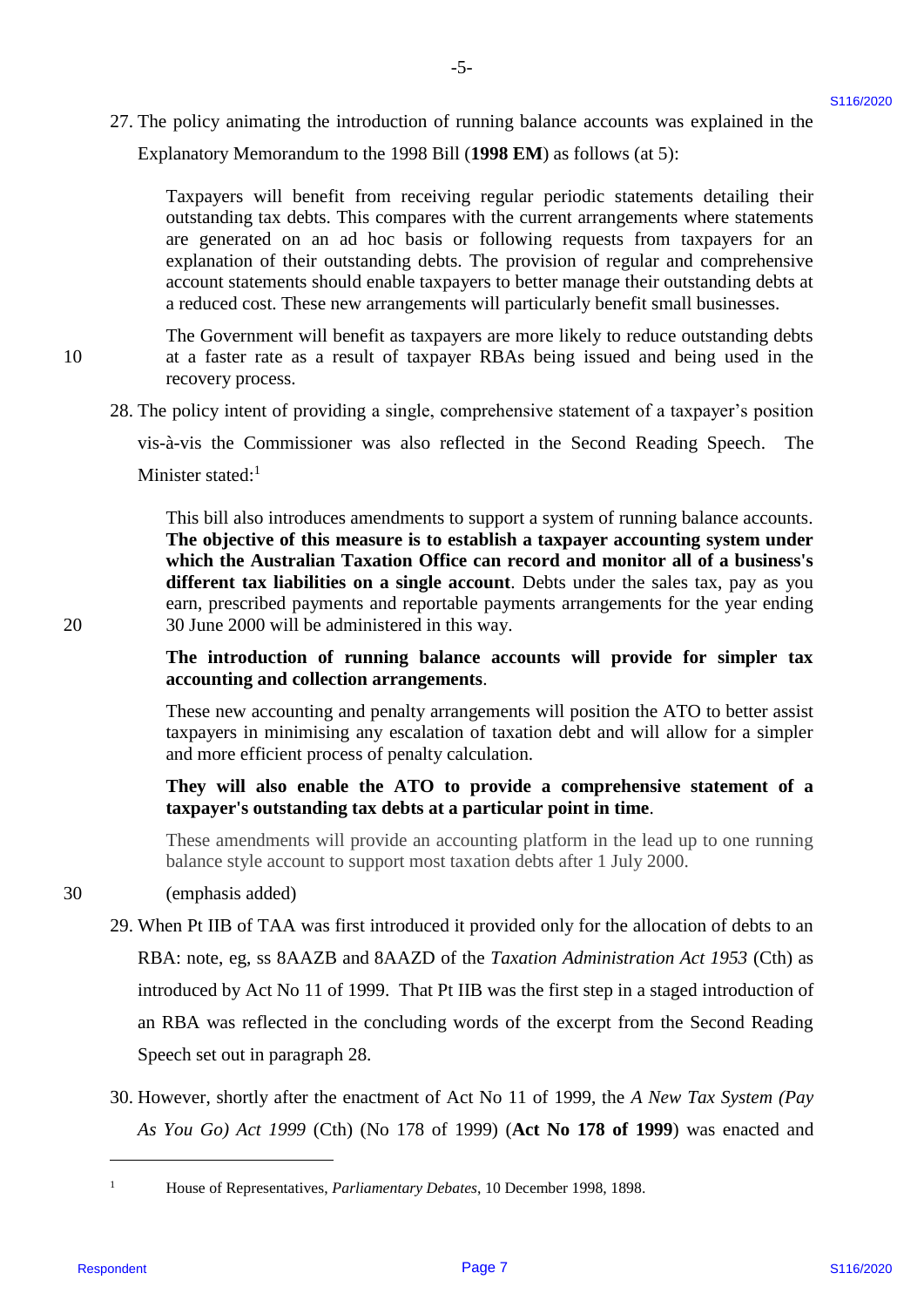commenced. Sch 2 of Act No 178 of 1999 gave to the Commissioner the power to commenced. Sch 2 of Act No 178 of 1999 gave to the Commissioner the power to allocate credits to an RBA and introduced the current conceptions of "RBA deficit debt allocate credits to an RBA and introduced the current conceptions of "RBA deficit debt and "RBA surplus", which reflect the balance once debts and credits have been allocated. and "RBA surplus", which reflect the balance once debts and credits have been allocated.

-6- -6-

31. The object of Act No 178 of 1999 was essentially the same as the object of Act No 11 of 31. The object of Act No 178 of 1999 was essentially the same as the object of Act No <sup>11</sup> of 1999: it was designed to provide for a single comprehensive statement of amounts owing 1999: it was designed to provide for <sup>a</sup> single comprehensive statement of amounts owing as between the Commissioner and a taxpayer. The Explanatory Memorandum to the *A*  as between the Commissioner and a taxpayer. The Explanatory Memorandum to the A *New Tax System (Tax Laws Amendment) Bill (No 1) 1999* (Cth) (the 1999 Bill)<sup>2</sup> stated (at 3-4): 3-4):

10

The running balance account (RBA) amendments in Schedule 2 to this Bill will build The running balance account (RBA) amendments in Schedule 2 to this Bill will build 10 on the recently enacted RBA framework in anticipation of tax reform**. In particular,**  on the recently enacted RBA framework in anticipation of tax reform. In particular, **those amendments will support the provision of a single activity statement to**  those amendments will support the provision of a single activity statement to **record PAYG and other debts and related payments, including voluntary**  record PAYG and other debts and related payments, including voluntary **payments, as well as other administrative arrangements such as the refunding of**  payments, as well as other administrative arrangements such as the refunding of **excess credits referred to above**. excess credits referred to above.

- 32. The 1999 Bill was designed to give effect to the policy outlined in the August 1998 White 32. The 1999 Bill was designed to give effect to the policy outlined in the August 1998 White Paper entitled *Tax Reform: not a new tax a new tax system*: see Explanatory Memorandum Paper entitled Tax Reform: not a new tax a new tax system: see Explanatory Memorandum at 89. The goals identified in the White Paper included ensuring that "tax laws become at 89. The goals identified in the White Paper included ensuring that "tax laws become clearer and taxpayer rights and obligations are more certain" and to "make complying clearer and taxpayer rights and obligations are more certain" and to "make complying with tax obligations simpler and fairer": at 132-133. with tax obligations simpler and fairer": at 132-133.
- 20 33. The Explanatory Memorandum to the 1999 Bill (**the 1999 EM**) made it clear that amounts 33. The Explanatory Memorandum to the 1999 Bill (the 1999 EM) made it clear that amounts allocated to the RBA were intended to exist and have legal consequences independently of allocated to the RBA were intended to exist and have legal consequences independently of underlying debts and credits. At [3.18], the EM stated: underlying debts and credits. At [3.18], the EM stated: 20

The allocation of a primary tax debt to an RBA establishes a parallel liability ie. an The allocation of <sup>a</sup> primary tax debt to an RBA establishesa parallel liability ie. an amount on an RBA that relates to the underlying primary tax debt. Where the primary amount on an RBA that relates to the underlying primary tax debt. Where the primary tax debt remains unpaid, the amount is a debt owing to the Commonwealth and tax debt remains unpaid, the amount is a debt owing to the Commonwealth and payable to the Commissioner. As such, it can be sued for and recovered in the Courts. payable to the Commissioner. As such, it can be suedfor and recovered in the Courts. **Similarly, any unpaid balance on an RBA is a debt for which a taxpayer can be**  Similarly, any unpaid balance on an RBA is a debt for which a taxpayer can be **sued. This parallel system has been established to give the Commissioner the**  sued. This parallel system has been established to give the Commissioner the **flexibility to pursue unpaid tax in proceedings for either a primary tax debt or**  flexibility to pursue unpaid tax in proceedings for either a primary tax debt or 30 **the balance on an RBA which reflects that debt – but not both**. (emphasis added) the balance on an RBA which reflects that debt — but not both. (emphasis added) commenced. Sch 2 of Act No 178 of 1999 gave to the Commissionar the power to<br>al-local and entire the local control and the control control and the control of  $20\%$  Page 8 and 1020 Page 8 and the state of the state of the

30

34. Pausing here, the intention was to create a *parallel* scheme of debts and credits which 34. Pausing here, the intention was to create <sup>a</sup> parallel scheme of debts and credits which existed independently of (and can be sued on independently of) what the Commissioner existed independently of (and can be sued on independently of) what the Commissioner would now call a "substantive and legitimate" debt or entitlement: cf AS fn 7. would now call a "substantive and legitimate" debt or entitlement: cf AS fn 7.

 $\overline{a}$ 

<sup>2</sup> Which, upon enactment, became Act No 178 of 1999. Which, upon enactment, became Act No 178 of 1999.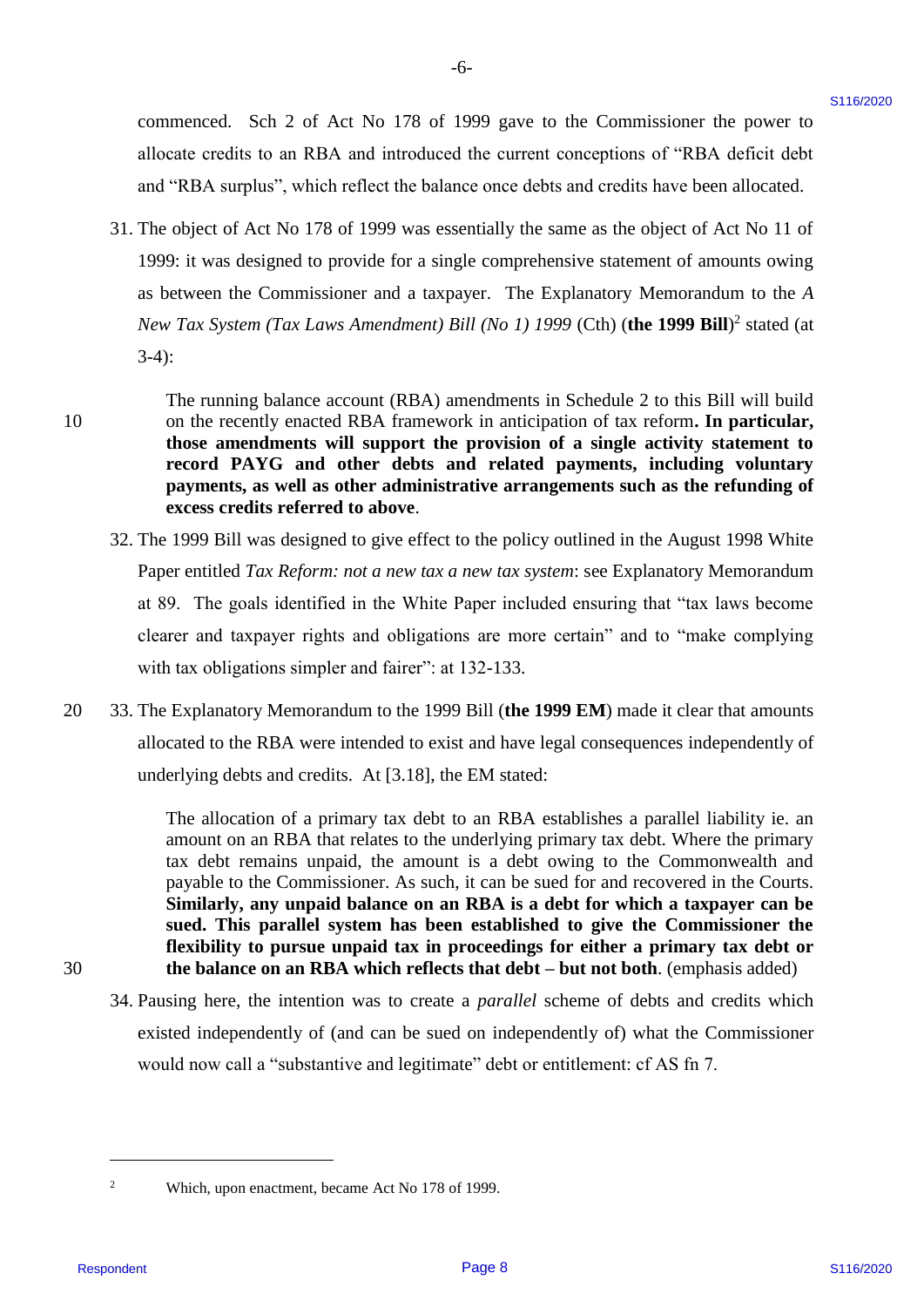35. The 1999 Bill achieved this by attaching legal consequences to the factual step of 35. The 1999 Bill achieved this by attaching legal consequences to the factual step of allocation of debts or credits to the RBA. As the 1999 EM explained: allocation of debts or credits to the RBA. As the 1999 EM explained:

-7- -7-

- [3.19] Where the total amount of primary tax debts allocated to an RBA is Where the total amount of primary tax debts allocated to an RBA is greater than the payments and credits applied to the RBA, the account will greater than the payments and credits applied to the RBA, the account will have a deficit balance. If a primary debt allocated to the RBA is currently have <sup>a</sup> deficit balance. If <sup>a</sup> primary debt allocated to the RBA is currently due and payable there will be an *RBA deficit debt*. On the other hand, if the payments and credits applied to the RBA are greater than the primary the payments and credits applied to the RBA are greater than the primary tax debts allocated to the account there will be an *RBA surplus*. … tax debts allocated to the account there will be an RBA surplus. ... [3.19]
- [3.23] The new arrangements reflect the proposed credit card type approach of 10 reducing an outstanding balance consisting of several individual primary reducing an outstanding balance consisting of several individual primary or non-RBA tax debts. **Applying an amount to an RBA will reduce the**  or non-RBA tax debts. Applying an amount to an RBA will reduce the **RBA deficit debt as well as the primary tax debts allocated to the**  RBA deficit debt as well as the primary tax debts allocated to the **RBA, and GIC that has accrued on those primary tax debts**. [Item 22, RBA, and GIC that has accrued on those primary tax debts. [Item 22, new section 8AAZLA] new section 8AAZLA] S5. The 1999 Bill achieved this by attaching legal coasepasses to the factual atop of<br>
shockers of respondent the RHA. As the 1989 bill service is the state of the state of the RHA is given the notice term of the RHA is g [3.23]
- [3.25] Where the amount of payment or credit applied to an RBA is greater than Where the amount of payment or credit applied to an RBA is greater than the deficit balance on the account there will be an RBA surplus. Similarly, the deficit balance on the account there will be an RBA surplus. Similarly, where the payment or credit is greater than the non-RBA tax debt to which where the payment or credit is greater than the non-RBA tax debt to which it is applied there will be an *excess non-RBA credit*. [Item 2, amended 20 section 8AAZA] section 8AAZA] [3.25]
	- 36. It would be anathema to the policy manifest in these extrinsic materials if taxpayers' 36. It would be anathema to the policy manifest in these extrinsic materials if taxpayers' running balance accounts were not authoritative. It would mean that the statutory scheme running balance accounts were not authoritative. It would mean that the statutory scheme had not resulted in a single, comprehensive statement of a taxpayer's position, but had had not resulted in <sup>a</sup> single, comprehensive statement of a taxpayer's position, but had instead caused only duplication and the potential for uncertainty. instead caused only duplication and the potential for uncertainty.
	- 37. With this history in mind, it is convenient to turn to considerations of text, purpose and 37. With this history in mind, it is convenient to turn to considerations of text, purpose and context. context.

<span id="page-8-0"></span>*Text* Text

38. "RBA surplus" is defined as follows. 38. "RBA surplus" is defined as follows.

…

- "RBA surplus", in relation to an RBA of an entity, means a balance in favour of an 30 entity, based on: entity, based on:
	- (a) primary tax debts that have been allocated to the RBA; and (a) primary tax debts that have been allocated to the RBA; and
	- (b) payments made in respect of current or anticipated primary tax debts of the entity, (b) payments made in respect of current or anticipated primary tax debts of the entity, and credits to which the entity is entitled under a taxation law, that have been and credits to which the entity is entitled under <sup>a</sup> taxation law, that have been allocated to the RBA. allocated to the RBA.
	- 39. The Commissioner seizes on the words "to which the entity is entitled under a taxation 39. The Commissioner seizes on the words "to which the entity is entitled under <sup>a</sup> taxation law" to found his submission that it is only credits to which an entity is substantively and law" to found his submission that it is only credits to which an entity is substantively and legitimately entitled which can count towards an RBA surplus. legitimately entitled which can count towards an RBA surplus.

10

20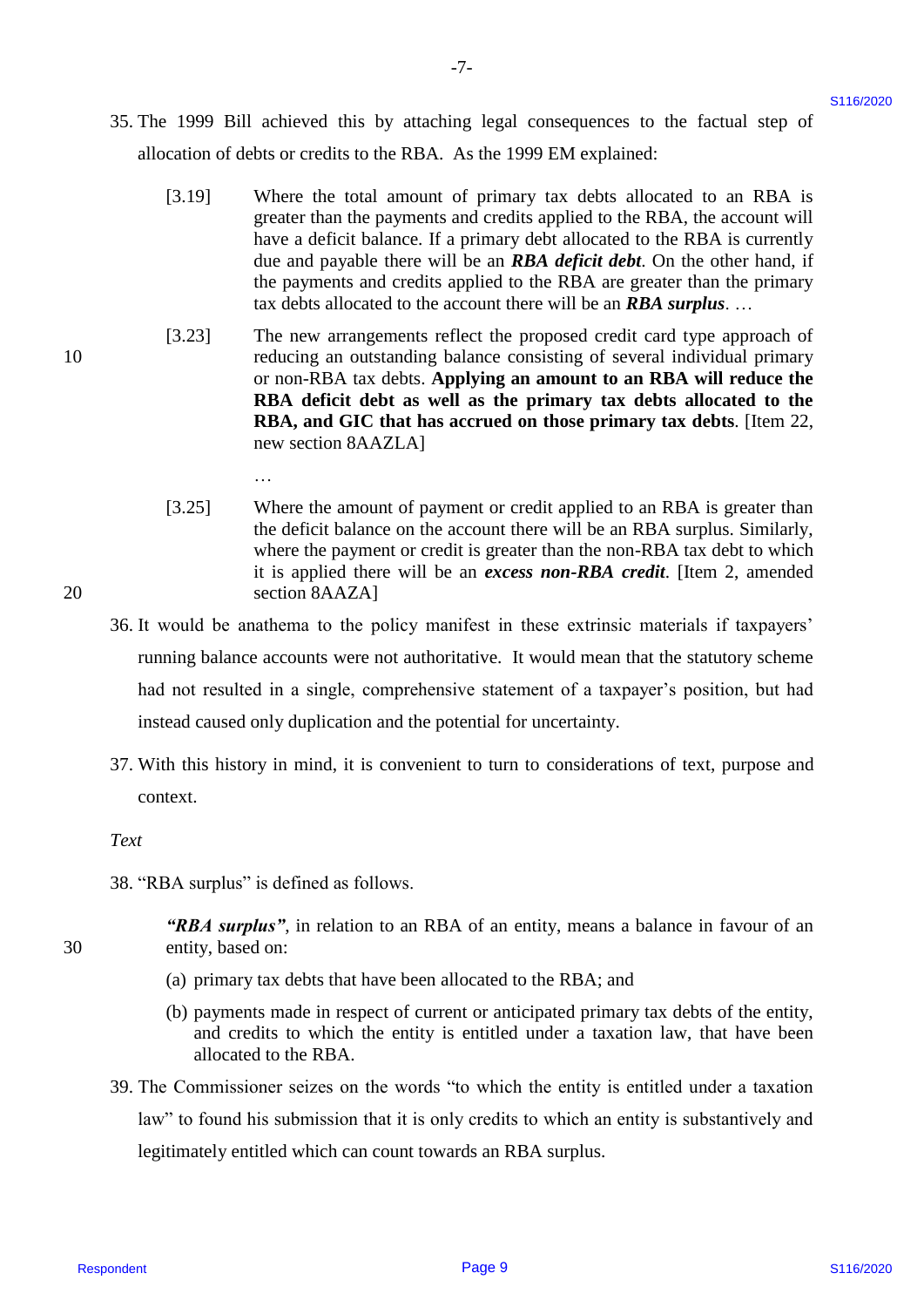- 40. Although the Commissioner gives emphasis to the expression "to which the entity is 40. Although the Commissioner gives emphasis to the expression "to which the entity is entitled", those words cannot be critical to the Commissioner's case: those words do not appear in sub-paragraph (a) of the definition of "RBA surplus", and the Commissioner's appear in sub-paragraph (a) of the definition of "RBA surplus", and the Commissioner's case is that if the Commissioner errs in allocating debts to an RBA that allocation is just case is that if the Commissioner errs in allocating debts to an RBA that allocation is just as ineffective as an erroneous allocation of credits. It must follow that the textual as ineffective as an erroneous allocation of credits. It must follow that the textual difference between sub-paragraphs (a) and (b) of the definition of "RBA surplus" is not difference between sub-paragraphs (a) and (b) of the definition of "RBA surplus" is not determinative: cf AS [28]. determinative: cf AS [28].
- 41. Sub-paragraph (b) of the definition of "RBA surplus" must be construed in its statutory 41. Sub-paragraph (b) of the definition of "RBA surplus" must be construed in its statutory context and, in particular, in the context of the balance of the definition of "RBA surplus". context and, in particular, in the context of the balance of the definition of"RBA surplus".
- 10 42. Importantly, an "RBA surplus" is something which exists "in relation to an RBA of an 42. Importantly, an "RBA surplus" is something which exists "in relation to an RBA of an entity". An "RBA" is "a running balance account established under section 8AAZC": s 8AAZA. Section 8AAZC(1) confers a discretionary power on the Commissioner to "establish one or more systems of accounts for primary tax debts". Each such account "is "establish one or more systems of accounts for primary tax debts". Each such account "is to be known as a Running Balance Account (or RBA)": s 8AAZC(2). Section 8AAZC(4) to be known as <sup>a</sup> Running Balance Account (or RBA)": <sup>s</sup> 8AAZC(2). Section 8AAZC(4) then states that "RBAs for entities may be established on any basis that the Commissioner then states that "RBAs for entities may be established on any basis that the Commissioner determines". This gives the Commissioner a flexible power to establish RBAs and, in determines". This gives the Commissioner <sup>a</sup> flexible power to establish RBAs and, in respect of each such RBA, to decide the "basis" on which it is established. The language respect of each such RBA, to decide the "basis" on which it is established. The language of s 8AAZC does not support a proposition that the Commissioner must establish an RBA on the basis that it will contain only debts and credits which are "substantive and 20 legitimate". To the contrary, the Commissioner's discretion is textually broad. legitimate". To the contrary, the Commissioner's discretion is textually broad. 10. Although the Commissioner gives emphasis to the expression "to which the entity is<br>erricle," these worst-carrelate in the cellematic particle in the Commissioner's carrelate and the commissioner's<br>appear in anti-parag 10 20
	- 43. Returning to the definition of "RBA surplus": an RBA surplus is a balance in favour of an 43. Returning to the definition of"RBA surplus": an RBA surplus is a balance in favour of an entity. This corresponds with the concept of an "RBA deficit debt", which involves "a balance in favour of the Commissioner". The Act thus contemplates that, at any point in balance in favour of the Commissioner'. The Act thus contemplates that, at any point in time, the RBA for an entity will have a particular balance, whether that be in favour of the time, the RBA for an entity will have <sup>a</sup> particular balance, whether that be in favour of the entity, or in favour of the Commissioner or nil; and that the existence of that balance shall have legal consequences. have legal consequences.
- 44. Further, and critically, the balance is to be "based on" the matters set out in sub-44, Further, and critically, the balance is to be "based on" the matters set out in subparagraphs (a) and (b). The language has been carefully selected. An "RBA surplus" paragraphs (a) and (b). The language has been carefully selected. An "RBA surplus" does not "comprise" the integers set out in (a) and (b); rather, it is to be "based on" those 30 integers. Those words indicate that the surplus need not precisely correspond with the integers. Those words indicate that the surplus need not precisely correspond with the underlying integers, provided it is nevertheless based on them. This reflects the policy underlying integers, provided it is nevertheless based on them. This reflects the policy articulated in the 1999 EM ie the balance identified in an RBA was to operate in *parallel*  articulated in the 1999 EM ie the balance identified in an RBA was to operate in parallel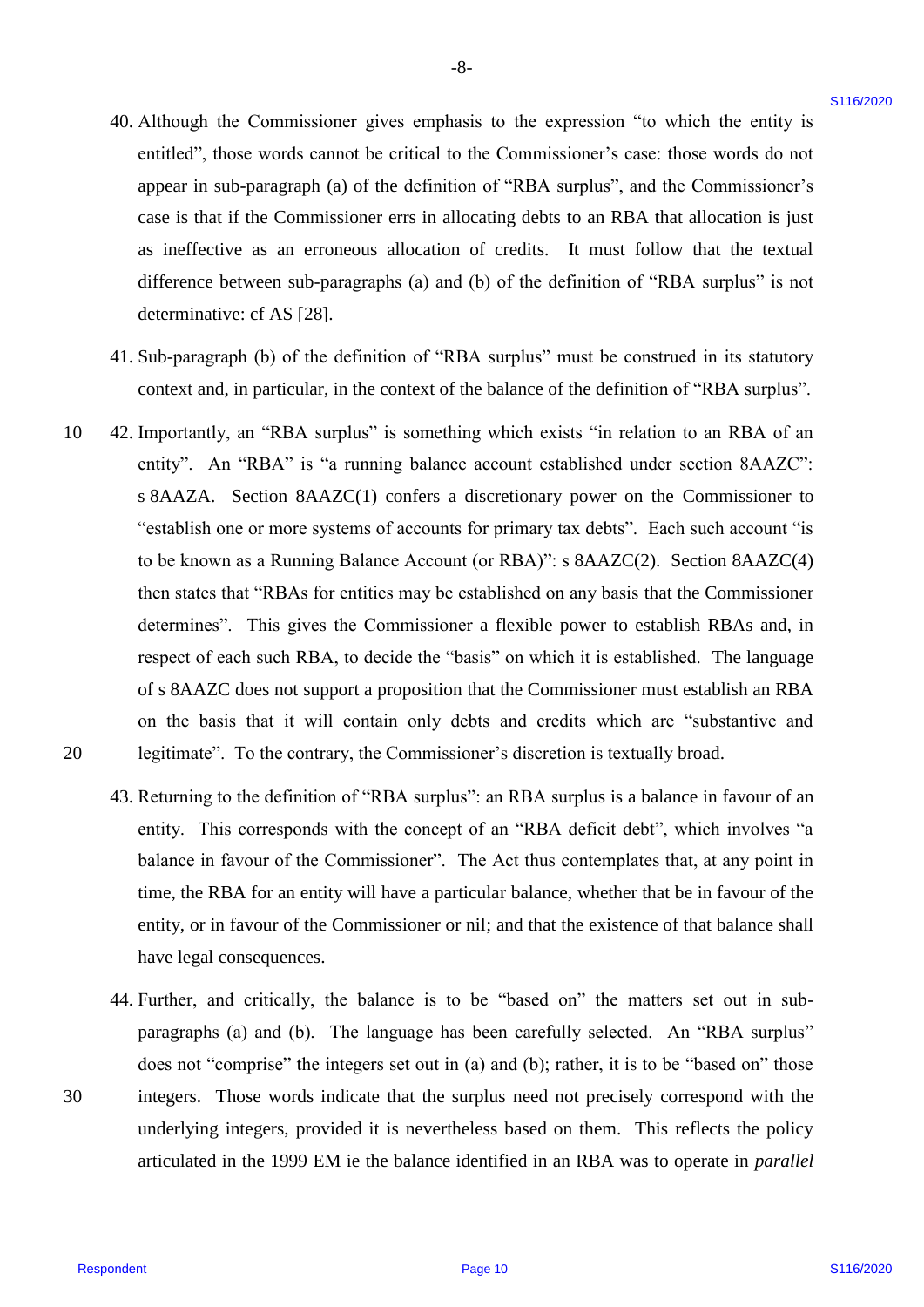with and be *related to* underlying debts, but nevertheless have a distinct and independent with and be related to underlying debts, but nevertheless have a distinct and independent operation. operation.

-9- -9-

- 45. There is a textual link between the words "based on" in the definition of "RBA surplus" 45. There is <sup>a</sup> textual link between the words "based on" in the definition of "RBA surplus" and the Commissioner's power to decide the "basis" on which an RBA is to be established and the Commissioner's power to decide the "basis" on which an RBA is to be established given by s 8AAZC(4). Reading the two provisions together, for the purposes of the given by <sup>s</sup> 8AAZC(4). Reading the two provisions together, for the purposes of the definition of "RBA surplus", a balance is "based on" the integers identified in the definition of "RBA surplus", <sup>a</sup> balance is "based on" the integers identified in the definition if it reflects the Commissioner deciding the basis on which he will in fact definition if it reflects the Commissioner deciding the basis on which he will in fact allocate debts, payments and credits to an RBA and then having implemented that allocate debts, payments and credits to an RBA and then having implemented that decision by in fact allocating amounts. decision by in fact allocating amounts.
- 10 46. One further textual feature of the definition of "RBA surplus" should be noted. Each of 46. One further textual feature of the definition of "RBA surplus" should be noted. Each of sub-paragraphs (a) and (b) conclude with the words "that have been allocated to the sub-paragraphs (a) and (b) conclude with the words "that have been allocated to the RBA". Those words direct attention to the factual act of allocating a particular figure to RBA". Those words direct attention to the factual act of allocating <sup>a</sup> particular figure to the RBA of a particular entity. The fact of allocation is intended to produce legal the RBA of <sup>a</sup> particular entity. The fact of allocation is intended to produce legal consequences: cf, eg, *State of NSW v Kable* (2013) 252 CLR 118 at [52] (Gageler J). consequences: cf, eg, State of NSW <sup>v</sup> Kable (2013) <sup>252</sup> CLR <sup>118</sup> at [52] (Gageler J). 10
- 47. So understood, and contrary to the outcome reached by the Commissioner, there is no 47. So understood, and contrary to the outcome reached by the Commissioner, there is no disconnect between the text of the definition of "RBA surplus" and the statutory policy disconnect between the text of the definition of "RBA surplus" and the statutory policy that an RBA be a single and comprehensive statement of a taxpayer's position vis-à-vis that an RBA be a single and comprehensive statement of a taxpayer's position vis-a-vis the Commissioner. The Commissioner has the power to establish RBAs on the basis that the Commissioner. The Commissioner has the power to establish RBAs on the basis that the balance will reflect actual allocations he has made to the account, based on his view the balance will reflect actual allocations he has made to the account, based on his view 20 that there are debts, payments or credits in respect of the entity. If he then proceeds to make allocations on that basis, there does not cease to be a "balance" one way or the other make allocations on that basis, there does not cease to be <sup>a</sup> "balance" one way or the other merely because the allocated amounts do not accurately reflect underlying substantive and merely because the allocated amounts do not accurately reflect underlying substantive and legitimate obligations or entitlements. Rather, where the Commissioner, having faithfully legitimate obligations or entitlements. Rather, where the Commissioner, having faithfully turned his mind to underlying rights and obligations, mistakenly allocates a debt or credit turned his mind to underlying rights and obligations, mistakenly allocates <sup>a</sup> debt or credit absent an underlying substantive and legitimate obligation or entitlement, it remains the absent an underlying substantive and legitimate obligation or entitlement, it remains the case that the balance is "based on" debts and credits. case that the balance is "based on" debts and credits. with and be *related to* underlying debts, but are related is then a division for expectation of "stick or the station of "stick or the station of "stick or the station of "stick or the station of "stick or the station of
- 48. The definitions of "credit" (and "primary tax debt") similarly do not provide a compelling 48. The definitions of "credit" (and "primary tax debt'') similarly do not provide a compelling basis for the Commissioner's approach: cf AS [26]-[27]. The Commissioner is entitled to basis for the Commissioner's approach: cf AS [26]-[27]. The Commissioner is entitled to establish RBAs on the basis that "mistaken" allocations of positive and negative amounts establish RBAs on the basis that "mistaken" allocations of positive and negative amounts 30 are nevertheless effective at creating a balance. are nevertheless effective at creating a balance.
- 30

20

#### *Purpose and context* Purpose and context

49. These textual observations are supported by purpose and context. 49. These textual observations are supported by purpose and context.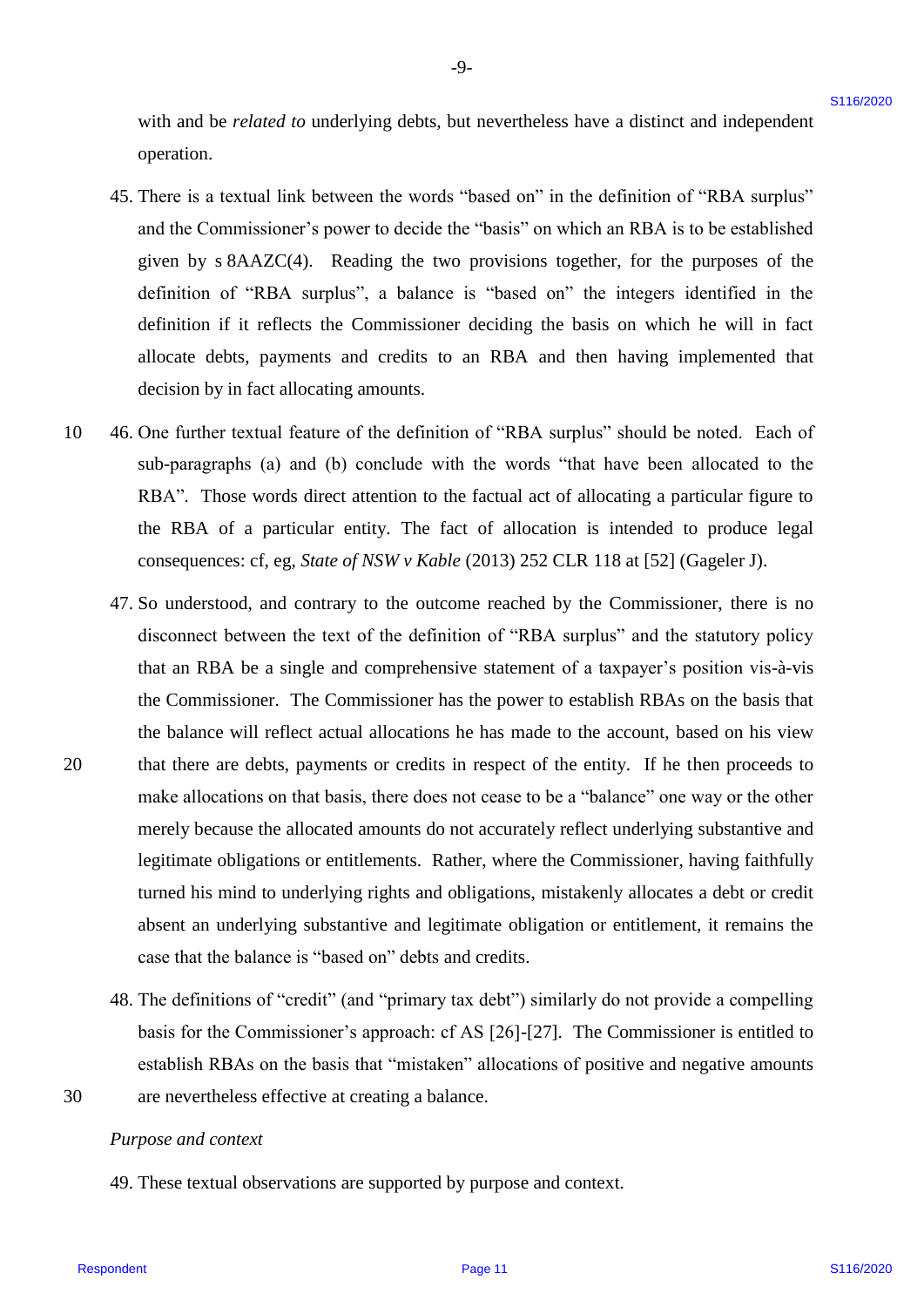50. For reasons addressed in paragraphs [26](#page-5-0) to [37,](#page-8-0) the purpose of the RBA scheme is to give 50. For reasons addressed in paragraphs 26 to 37, the purpose of the RBA scheme is to give taxpayers more certainty and to simplify the tax administration process by introducing a taxpayers more certainty and to simplify the tax administration process by introducing a comprehensive statement of a taxpayer's position. That object strongly supports a comprehensive statement of <sup>a</sup> taxpayer's position. That object strongly supports <sup>a</sup> construction which ensures that the RBA means what it says. And it is strongly against construction which ensures that the RBA means what it says. And it is strongly against the Commissioner's construction: on the Commissioner's approach, the RBA is the Commissioner's construction: on the Commissioner's approach, the RBA is meaningless, as one must always inquire into the correctness of the underlying allocations meaningless, as one must always inquire into the correctness of the underlying allocations with the result (cf AS [36]) an RBA is not an "account" of anything. His Honour, with the result (cf AS [36]) an RBA is not an "account" of anything. His Honour, Steward J, correctly said below that the approach now embraced by the Commissioner Steward J, correctly said below that the approach now embraced by the Commissioner "would seriously undermine the effectiveness of the RBA system": FC [165]. "would seriously undermine the effectiveness of the RBA system": FC [165].

-10- -10-

- 10 51. The Commissioner correctly characterises the RBA scheme as an "auxiliary" one (see AS 51. The Commissioner correctly characterises the RBA scheme as an "auxiliary" one (see AS [35] and [37]), but he does not acknowledge the consequence of that characterisation. The [35] and [37]), but he does not acknowledge the consequence of that characterisation. The scheme is auxiliary in the sense that it is designed to facilitate the conduct of the scheme is auxiliary in the sense that it is designed to facilitate the conduct of the relationship between the Commissioner and taxpayers and, in particular, to make the collection of tax debts and the return of tax credits more effective by providing a single, collection of tax debts and the return of tax credits more effective by providing <sup>a</sup> single, comprehensive statement of the balance as between the Commissioner and taxpayers. comprehensive statement of the balance as between the Commissioner and taxpayers. Once it is appreciated that the scheme is an auxiliary one designed to render underlying Once it is appreciated that the scheme is an auxiliary one designed to render underlying tax debts and credits more effective, there is no difficulty in the proposition that tax debts and credits more effective, there is no difficulty in the proposition that obligations and rights may exist by reason of the RBA scheme which did not exist obligations and rights may exist by reason of the RBA scheme which did not exist independently of that scheme. The potential for erroneously applied debts and credits to independently of that scheme. The potential for erroneously applied debts and credits to 20 generate legal consequences does not arbitrarily disconnect the RBA provisions from generate legal consequences does not arbitrarily disconnect the RBA provisions from underlying obligations and entitlements (cf AS [38]): Parliament must have assumed that underlying obligations and entitlements (cf AS [38]): Parliament must have assumed that the Commissioner would faithfully endeavour to apply the law. the Commissioner would faithfully endeavour to apply the law. S0. For reasons addexesed in paragraphs 26 to 37, the purpose of the RBA scheme is to give<br>numeron centerioning and to simplify the un, administration presence by invistancing and<br>compressions: exactions of a mappay's pos 10 20
- 52. The majority's construction was supported by s 35-5 of the GST Act (as it was at material 52. The majority's construction was supported by <sup>s</sup> 35-5 of the GST Act (as it was at material times in 2012). That section contemplated that amounts "applied" under the TAA might times in 2012). That section contemplated that amounts "applied" under the TAA might "excee[d] the amount" to which the taxpayer was "properly entitled". The expression "excee[d] the amount" to which the taxpayer was "properly entitled". The expression "applied" in s 35-5 invokes the Commissioner's powers in Pt IIB of the TAA to allocate "applied" in <sup>s</sup> 35-5 invokes the Commissioner's powers in Pt IIB of the TAA to allocate and apply amounts to RBAs, and indicates that the section encompasses the circumstance and apply amounts to RBAs, and indicates that the section encompasses the circumstance where the Commissioner has erroneously applied an amount to the credit of an entity's where the Commissioner has erroneously applied an amount to the credit of an entity's RBA: see also Note 1 to s 35-5(1), which stated "Part IIB allows the Commissioner to RBA: see also Note 1 to <sup>s</sup> 35-5(1), which stated "Part IIB allows the Commissioner to 30 apply the amount owing as a credit against tax debts you owe to the Commonwealth". apply the amount owing as <sup>a</sup> credit against tax debts you owe to the Commonwealth". The section operated in that circumstance in a self-executing way to reverse the erroneous The section operated in that circumstance in a self-executing way to reverse the erroneous application by deeming the excess to be treated as GST that was payable and due for application by deeming the excess to be treated as GST that was payable and due for payment at the time of the erroneous application. That section would be redundant if payment at the time of the erroneous application. That section would be redundant if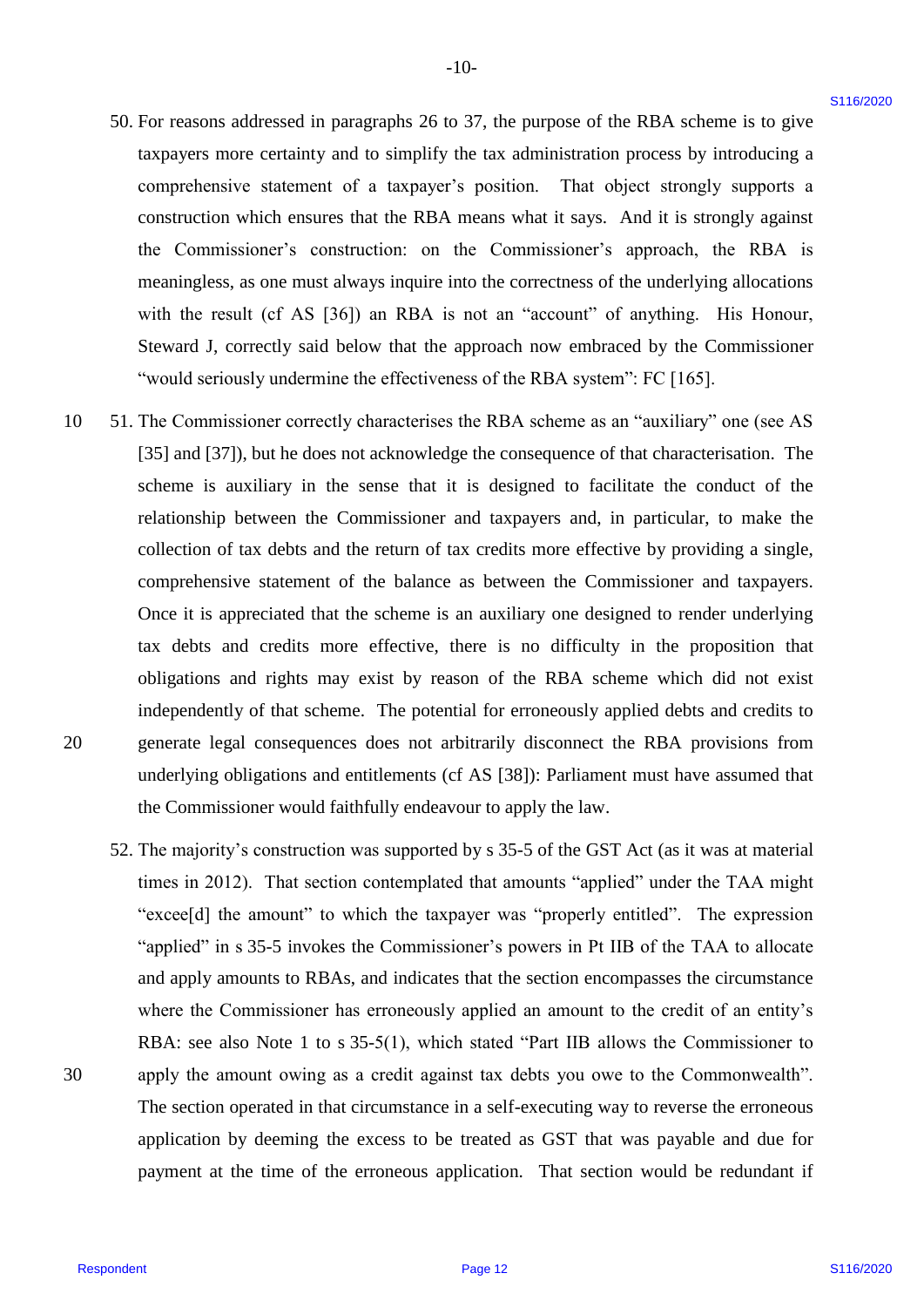erroneous allocations to an RBA had no legal significance, for there would then be no erroneous allocations to an RBA had no legal significance, for there would then be no need to reverse the erroneous allocation to the RBA. The Commissioner's submissions to need to reverse the erroneous allocation to the RBA. The Commissioner's submissions to the contrary at AS [30] erroneously assume that s 35-5 is concerned *only* with amounts the contrary at AS [30] erroneously assume that <sup>s</sup> 35-5 is concerned only with amounts erroneously *paid*, and does not deal with amounts erroneously *applied* to an RBA. erroneously paid, and does not deal with amounts erroneously appliedto an RBA.

-11- -l1-

- 53. The majority's construction was also supported by s 8AAZH of the TAA: see FC [167]- 53. The majority's construction was also supported by <sup>s</sup> 8AAZH of the TAA: see FC [167]- [168]; cf AS [31]. That section applies "[i]f there is an RBA deficit debt on an RBA at the end of a day" and states that "the tax debtor is liable to pay the Commonwealth the amount of the debt": s 8AAZH(1). The obvious intent of that provision is to allow the amount of the debt": <sup>s</sup> 8AAZH(1). The obvious intent of that provision is to allow the Commissioner to sue for the amount on the RBA, thereby giving the RBA a legal 10 significance independent of any underlying debts. That very point was made in the 1998 significance independent of any underlying debts. That very point was made in the 1998 EM at [1.117], which said of s 8AAZH(1) "where the RBA is in *deficit*, that deficit will be EM at [1.117], which said of <sup>s</sup> 8AAZH(1) "where the RBA is in deficit, that deficit will be a debt due and payable to the Commonwealth and may be recovered by the a debt due and payable to the Commonwealth and may be recovered by the Commissioner". On the Commissioner's approach, there would only be an RBA deficit Commissioner". On the Commissioner's approach, there would only be an RBA deficit debt on an RBA if the figure in the RBA precisely corresponded with all substantive and legal entitlements and obligations of the taxpayer. That would subvert the obvious legal entitlements and obligations of the taxpayer. That would subvert the obvious purpose of s 8AAZH(1). erroneous allocations to an RBA had no legal significance. for there wends thus be not<br>need to everywe the streaments allotted time. The Commutester's unbetted<br>out the context of the streament streaments in the RIA.<br>
SN-T
- 54. The Commissioner's construction is not supported by the "evidentiary provisions" in 54. The Commissioner's construction is not supported by the "evidentiary provisions" in ss 8AAZI and 8AAZJ: cf AS [32]-[33]. Each of those provisions is directed to documentary evidence of the RBA, not the RBA itself. Section 8AAZI is directed to the documentary evidence of the RBA, not the RBA itself. Section 8AAZI is directed to the 20 evidentiary significance of an "RBA statement" (as defined in s 8AAZI(2)). Section evidentiary significance of an "RBA statement" (as defined in <sup>s</sup> 8AAZI(2)). Section 8AAZJ is directed to the evidentiary significance of a "Commissioner's certificate" (as 8AAZJ is directed to the evidentiary significance of <sup>a</sup> "Commissioner's certificate" (as defined in  $s$  8AAZJ(2)). The present issue is whether the RBA itself has legal significance, not whether documentary evidence of the RBA has legal significance. significance, not whether documentary evidence of the RBA has legal significance.
- 55. The Commissioner is not assisted by the reference in the 1998 EM (at [1.118]) to "[t]he 55. The Commissioner is not assisted by the reference in the 1998 EM (at [1.118]) to "[t]he nature of a *tax debtor's* liability for an RBA tax debt" as being "of the same nature as their nature of <sup>a</sup> tax debtor's liability for an RBA tax debt" as being "of the same nature as their liability for the *primary tax debts* that have been allocated to the RBA": cf AS [32]. That liability for the primary tax debts that have been allocated to the RBA": cf AS [32]. That section of the 1998 EM was directed to explaining s 8AAZH, which stated that an RBA section of the 1998 EM was directed to explaining <sup>s</sup> 8AAZH, which stated that an RBA deficit was "a debt due to the Commonwealth by the tax debtor", "payable to the deficit was "a debt due to the Commonwealth by the tax debtor', "payable to the Commissioner" and "may be recovered in a court of competent jurisdiction …". The Commissioner" and "may be recovered in <sup>a</sup> court of competent jurisdiction ...". The 30 point of [1.118] of the 1998 EM was not that an RBA tax debt is one and the same as the point of [1.118] of the 1998 EM was not that an RBA tax debt is one and the same as the primary tax debt; the point was that it attracted the same enforcement mechanisms. If primary tax debt; the point was that it attracted the same enforcement mechanisms. If anything, [1.118] cuts against the Commissioner's position: if allocation to an RBA did anything, [1.118] cuts against the Commissioner's position: if allocation to an RBA did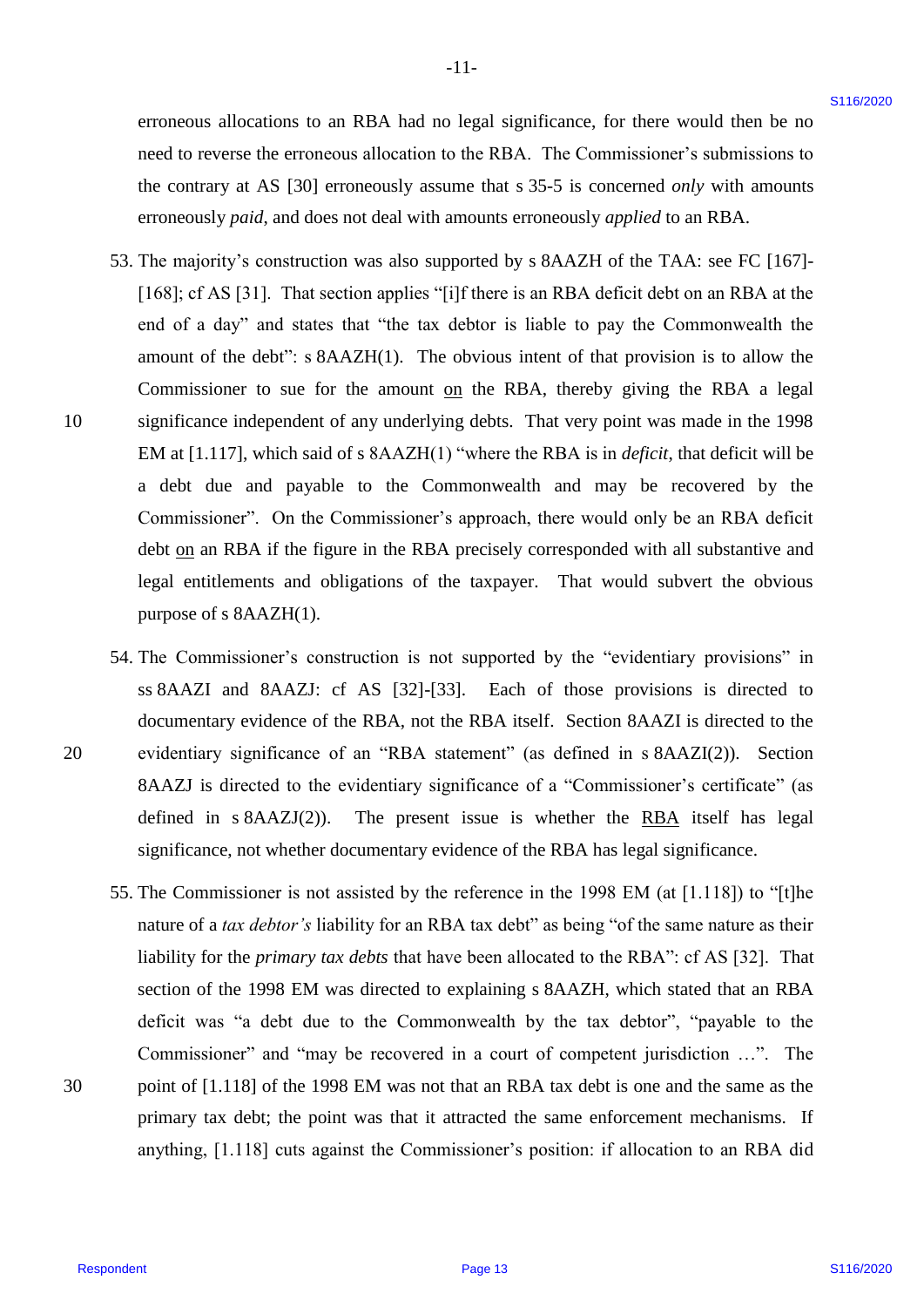not do any work that was not already done by the imposition of the underlying tax debt, not do any work that was not already done by the imposition of the underlying tax debt, there would be no need to create a separate enforcement regime in s 8AAZH. there would be no need to create <sup>a</sup> separate enforcement regime in <sup>s</sup> 8AAZH.

-12- -12-

# *Parliamentary control of expenditure and the Auckland Harbour principle* Parliamentary control of expenditure and the Auckland Harbour principle

56. The submissions at AS [39]-[43] are not in point. The Full Court's approach does not lead 56. The submissions at AS [39]-[43] are not in point. The Full Court's approach does not lead to expenditure which has not been authorised by Parliament. Section 8AAZLF(1) confers to expenditure which has not been authorised by Parliament. Section 8AAZLF(1) confers statutory authority to refund an "RBA surplus". The issue is not whether there is statutory statutory authority to refund an "RBA surplus". The issue is not whether there is statutory authority to refund RBA surpluses; it is as to the meaning of RBA surplus and whether authority to refund RBA surpluses; it is as to the meaning of RBA surplus and whether such a surplus exists in the first place. such <sup>a</sup> surplus exists in the first place.

#### *Practical implications* Practical implications

- 10 57. The Full Court's construction does not create a real risk that the Commonwealth or 57. The Full Court's construction does not create <sup>a</sup> real risk that the Commonwealth or taxpayers will be exposed to enormous liability (from erroneously applied credits or taxpayers will be exposed to enormous liability (from erroneously applied credits or debts): cf AS [45]-[46]. The Commissioner does not suggest that difficulties have ever debts): cf AS [45]-[46]. The Commissioner does not suggest that difficulties have ever arisen from treating the RBA as authoritative as to what it says. Nor does the arisen from treating the RBA as authoritative as to what it says. Nor does the Commissioner clearly disavow Steward J's suggestion at FC [165] that errors could be Commissioner clearly disavow Steward J's suggestion at FC [165] that errors could be corrected by filing GST returns or issuing assessments: cf AS [46]. In any event, whether corrected by filing GST returns or issuing assessments: cf AS [46]. In any event, whether by reason of s 33 of the *Acts Interpretation Act 1901* (Cth) or by implication, the TAA by reason of <sup>s</sup> 33 of the Acts Interpretation Act 1901 (Cth) or by implication, the TAA must be read as giving authority to revoke an erroneous decision to apply an amount to a must be read as giving authority to revoke an erroneous decision to apply an amount to <sup>a</sup> RBA upon the error being appreciated. RBA upon the error being appreciated. and do any work that was and alcady done by the imposition of the undelping are debt<br>
There would be universal of convertice entrincement regenerations.<br>
The affinements of the convertice entrincement regeneration of the<br> 10
	- 58. It is the Commissioner's approach which has substantial adverse practical implications, 58. It is the Commissioner's approach which has substantial adverse practical implications,
- 20 for on his view the balance shown on the RBA is of no real assistance to either the Commissioner or taxpayers. Commissioner or taxpayers. 20

# **Part VI: Notice of contention** Part VI: Notice of contention

#### **Introduction** Introduction

59. By Notice of Contention dated 16 July 2020, Travelex asserts: 59. By Notice of Contention dated 16 July 2020, Travelex asserts:

The Court erred in failing to find that the Commissioner had, on or around 28 June The Court erred in failing to find thatthe Commissioner had, on or around 28 June 2012, made an assessment that there was a negative net amount for the November 2012, made an assessment that there was <sup>a</sup> negative net amount for the November 2009 tax period of \$111,269 (being \$149,020 less \$37,751) as at 16 December 2009. 2009 tax period of \$111,269 (being \$149,020 less \$37,751) as at 16 December 2009.

60. The Commissioner does not dispute that, had there been an assessment of a negative net 60. The Commissioner does not dispute that, had there been an assessment of <sup>a</sup> negative net amount, that would be sufficient to support the primary judge's orders. The amount, that would be sufficient to support the primary judge's orders. The 30 Commissioner does, however, dispute that there was an assessment.

## **The Commissioner made an assessment** The Commissioner made an assessment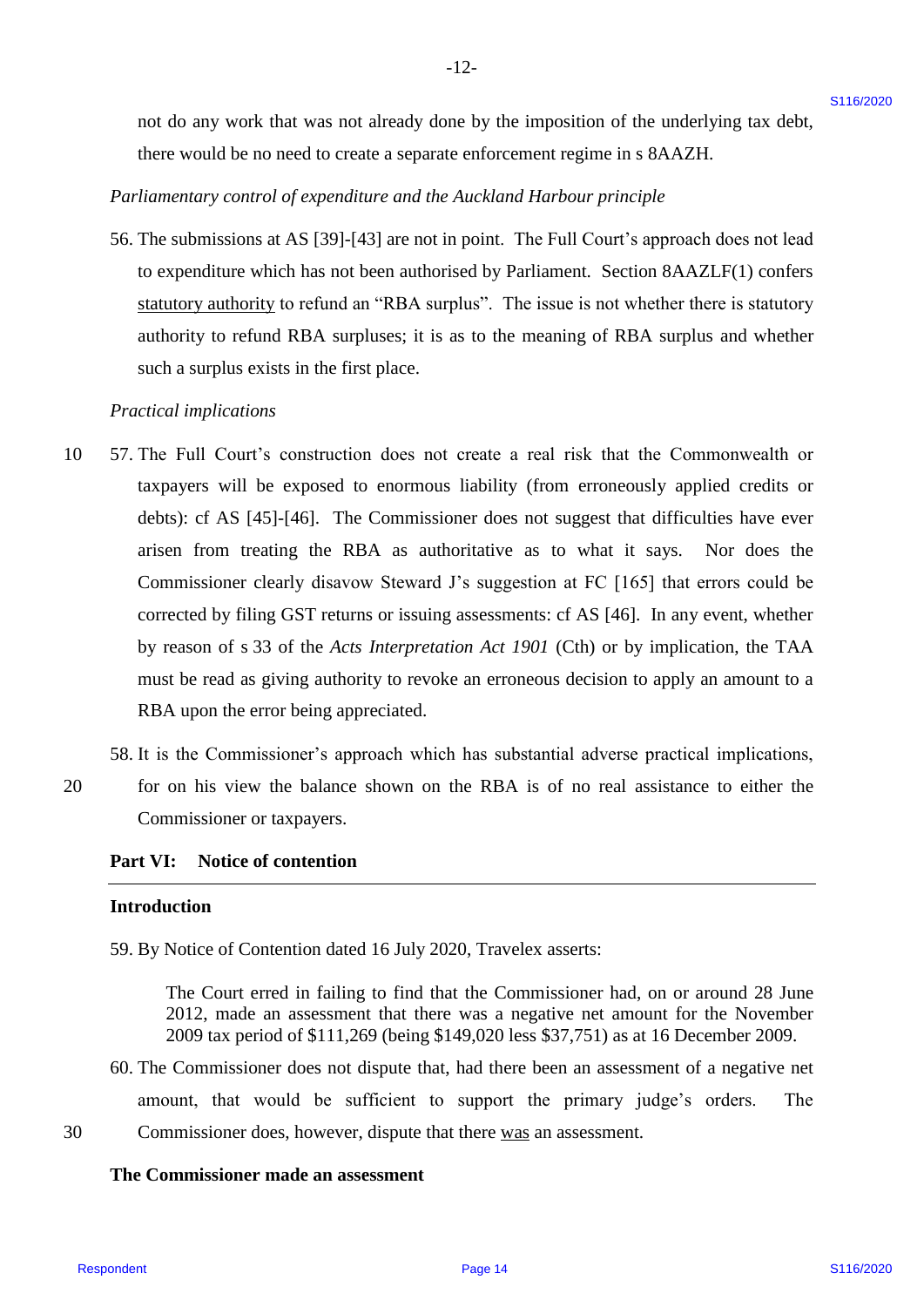- 61. At 28 June 2012, s 105-5 of the Schedule to the TAA stated: 61. At 28 June 2012, <sup>s</sup> 105-5 of the Schedule to the TAA stated:
	- (1) The Commissioner may at any time make an assessment of: (1) The Commissioner may at any time make an assessment of:

(a) your \*net amount, or any part of your net amount, for a \*tax period … (a) your \*net amount, or any part of your net amount, for <sup>a</sup> \*tax period ...

-13- -13-

- 62. Section 105-20 provided for the Commissioner to give a notice of assessment as soon as 62. Section 105-20 provided for the Commissioner to give <sup>a</sup> notice of assessment as soon as practicable after an assessment was made, but stated that "failing to do so [did] not affect practicable after an assessment was made, but stated that "failing to do so [did] not affect the validity of the assessment". the validity of the assessment".
- 63. "Assessment" in s 105-5 bore its well-established revenue law meaning, subject to s 105- 63. "Assessment" in <sup>s</sup> 105-5 bore its well-established revenue law meaning, subject to <sup>s</sup> 105- 20. Accordingly, the Commissioner exercises his or her power to make an assessment 20. Accordingly, the Commissioner exercises his or her power to make an assessment upon "the completion of the process by which the provisions of the Act relating to liability upon "the completion of the process by which the provisions of the Act relating to liability 10 to tax are given concrete application in a particular case": *Commissioner of Taxation v*  to tax are given concrete application in <sup>a</sup> particular case": Commissioner of Taxation v *Australian Building Systems Pty Ltd (in liq)* (2015) 257 CLR 544 at [48] (Gageler J), Australian Building Systems Pty Ltd (in liq) (2015) 257 CLR 544 at [48] (Gageler J), citing *Batagol v Federal Commissioner of Taxation* (1963) 109 CLR 243 at 252. The citing Batagol v Federal Commissioner of Taxation (1963) <sup>109</sup> CLR 243 at 252. The power in s 105-5(1) was exercised when the Commissioner took the factual step of power in <sup>s</sup> 105-5(1) was exercised when the Commissioner took the factual step of completing the process by which the provisions of the Act relating to liability to tax are completing the process by which the provisions of the Act relating to liability to tax are given concrete application in a particular case. Whether a step is or is not an assessment given concrete application in a particular case. Whether a step is or is not an assessment is to be determined as a matter of substance. The Commissioner does not need to give it is to be determined as a matter of substance. The Commissioner does not need to give it the label "assessment" in order for it to be an assessment. the label "'assessment" in order for it to be an assessment. 61. At 28 Jone 2012, s 105-5 of the Schedule to the TAA stands.<br>
(1) The Commissions may at any time make an assessment of.<br>
(2) you<sup>-T</sup> are averagent, as we part of your meta-mount, for a "tax period...<br>
(2) Section 105-
- 64. In this case, the Commissioner took the factual step of assessing. On 29 September 2010, 64. In this case, the Commissioner took the factual step of assessing. On 29 September 2010, the High Court handed down its decision in *Travelex Limited v Commissioner of Taxation*  the High Court handed down its decision in Travelex Limited v Commissioner of Taxation 20 (2010) 241 CLR 510. On the basis of that decision, Travelex calculated that, for the (2010) 241 CLR 510. On the basis of that decision, Travelex calculated that, for the November 2009 tax period, Travelex was entitled to a refund of \$149,020: ABFM 61 [13]. November 2009 tax period, Travelex was entitled to a refund of \$149,020: ABFM <sup>61</sup> [13]. By letter dated 8 June 2012, Travelex wrote to the Commissioner notifying the By letter dated <sup>8</sup> June 2012, Travelex wrote to the Commissioner notifying the Commissioner of Travelex's entitlement to a refund of \$149,020 for the November 2009 Commissioner of Travelex's entitlement to <sup>a</sup> refund of \$149,020 for the November 2009 period: ABFM 61 [14], 67-69. The Commissioner received that letter on 12 June 2012: period: ABFM <sup>61</sup> [14], 67-69. The Commissioner received that letter on 12 June 2012: ABFM 61 [14]. ABFM 61 [14].
	- 65. Having received Travelex's notice, on 28 June 2012, "[t]he Commissioner allocated the 65. Having received Travelex's notice, on 28 June 2012, "[t]he Commissioner allocated the amount of \$149,020" to Travelex's RBA "as a credit amount": ABFM 61 [16]. "The amount of \$149,020" to Travelex's RBA "as <sup>a</sup> credit amount": ABFM <sup>61</sup> [16]. "The allocation was recorded" on the document which appears at ABFM 70: ABFM 61 fn 19. allocation was recorded" on the document which appears at ABFM 70: ABFM 61 fn 19. The document at ABFM 70 records the following: The document at ABFM 70 records the following:

| 28<br>Jun | $\qquad \qquad \blacksquare$ | Amended self $\frac{1}{2}$ \$0.00 |     |  |  |
|-----------|------------------------------|-----------------------------------|-----|--|--|
| 2012      |                              | assessed                          |     |  |  |
|           |                              | amount(s)                         | tor |  |  |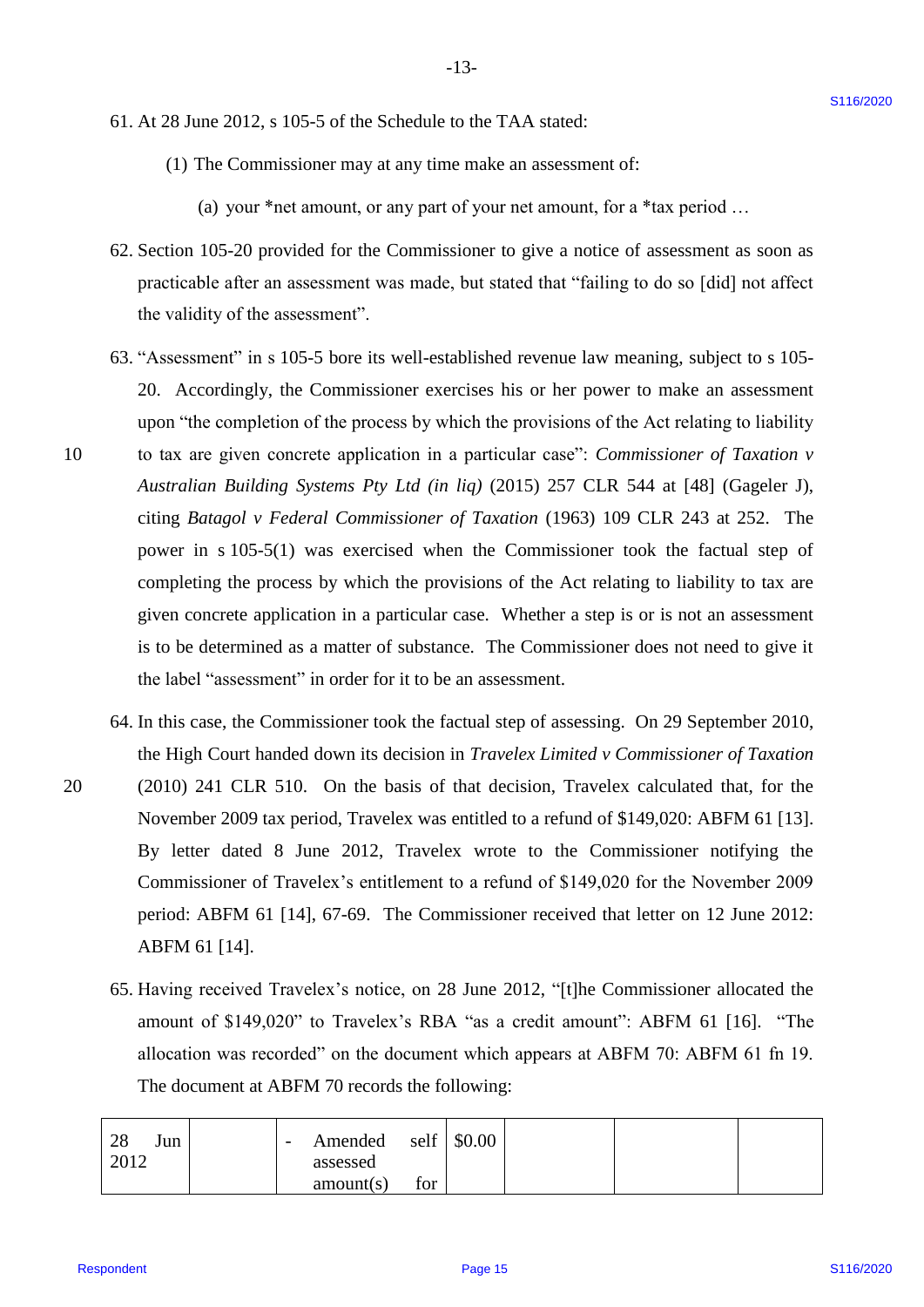\$116/2020

|                        | the period ended<br>30 Nov 09 |  |                                          |  |
|------------------------|-------------------------------|--|------------------------------------------|--|
| $16 \quad Dec$<br>2009 | Goods<br>and<br>services tax  |  | $$149,020.00 \mid $2,373,544.86 \mid CR$ |  |

 $-14-$ 

- 66. Thereafter, on 3 July 2012, the Commissioner sent to Travelex a document which stated 66. Thereafter, on 3 July 2012, the Commissioner sent to Travelex a document which stated that the "total amount of the activity statement" for the period 1 November 2009 to 30 November 2009 had "been changed from \$37,751DR to \$111,269Cr and this resulted in a November 2009 had "been changed from \$37,751DR to \$111,269Cr and this resulted in a credit adjustment of \$149,020 for this period": ABFM 62 [20]. credit adjustment of \$149,020 for this period": ABFM 62 [20].
- 67. The natural inferences from these events are these: the Commissioner received a claim by 67. The natural inferences from these events are these: the Commissioner received a claim by Travelex for a credit of \$149,020, determined that Travelex was in fact entitled to the Travelex for a credit of \$149,020, determined that Travelex was in fact entitled to the credit claimed with the result that there was a net amount for the November 2009 period credit claimed with the result that there was <sup>a</sup> net amount for the November 2009 period of negative \$111,269 and gave concrete application to the determination by allocating the of negative \$111,269 and gave concrete application to the determination by allocating the credit to Travelex's BAS. That was an assessment. The Commissioner asserts that he did credit to Travelex's BAS. That was an assessment. The Commissioner asserts that he did 10 not make an assessment but has adduced no evidence to deny that he in fact did so. not make an assessment but has adduced no evidence to deny that he in fact did so. Further, if it be necessary, the Commissioner's letter of 3 July 2012 was a notice of his Further, if it be necessary, the Commissioner's letter of <sup>3</sup> July <sup>2012</sup> was <sup>a</sup> notice of his assessment. And, again, the Commissioner has adduced no evidence to deny that he in assessment. And, again, the Commissioner has adduced no evidence to deny that he in fact gave notice of his assessment. fact gave notice of his assessment.
	- 68. That it was not in dispute below that there was no assessment is beside the point: cf AS 68. That it was not in dispute below that there was no assessment is beside the point: cf AS [51]. There was no reason for Travelex to contend that there had been an assessment in [51]. There was no reason for Travelex to contend that there had been an assessment in circumstances where it was *also* common ground that there was an "RBA surplus" at the circumstances where it was also common ground that there was an "RBA surplus" at the relevant time. relevant time.
- 69. It is not necessary for the Commissioner to think that he is making an assessment in order 69. It is not necessary for the Commissioner to think that he is making an assessment in order for him in fact to make an assessment: cf AS [52]. Whether the Commissioner in fact 20 exercised the power under s 105-5 turns on what the Commissioner did, not on what the exercised the power under <sup>s</sup> 105-5 turns on what the Commissioner did, not on what the Commissioner's officers thought they were doing. As has been consistently held, a Commissioner's officers thought they were doing. As has been consistently held, a "mistake as to the source of authority [does not] take the exercise of discretion beyond the "mistake as to the source of authority [does not] take the exercise of discretion beyond the statutory authority which the decision-maker actually has": *Shrestha v Minister for*  statutory authority which the decision-maker actually has": Shrestha v Minister for *Immigration and Border Protection* (2018) 264 CLR 151 at [11] (Kiefel CJ, Gageler and Immigration and Border Protection (2018) 264 CLR 151 at [11] (Kiefel CJ, Gageler and Keane JJ); see also *Australian Education Union v Department of Education and*  Keane JJ); see also Australian Education Union v Department of Education and *Children's Services* (2012) 248 CLR 1 at [34] (French CJ, Hayne, Kiefel and Bell JJ); Children's Services (2012) 248 CLR <sup>1</sup> at [34] (French CJ, Hayne, Kiefel and Bell JJ); *Newcrest Mining (WA) Ltd v The Commonwealth* (1997) 190 CLR 513, 618 (Gummow J) Newcrest Mining (WA) Ltd v The Commonwealth (1997) 190CLR 513, 618 (Gummow J) (referring to the "settled principle that an act purporting to be done under one source of (referring to the "settled principle that an act purporting to be done under one source of power may be supported under another statutory power"). power may be supported under another statutory power''). **EXECUTE:** The method with the spectral end of the spectral end of the spectral end of the spectra of the spectra of the spectra of the spectra of the spectra of the spectra of the spectra of the spectra of the spectra of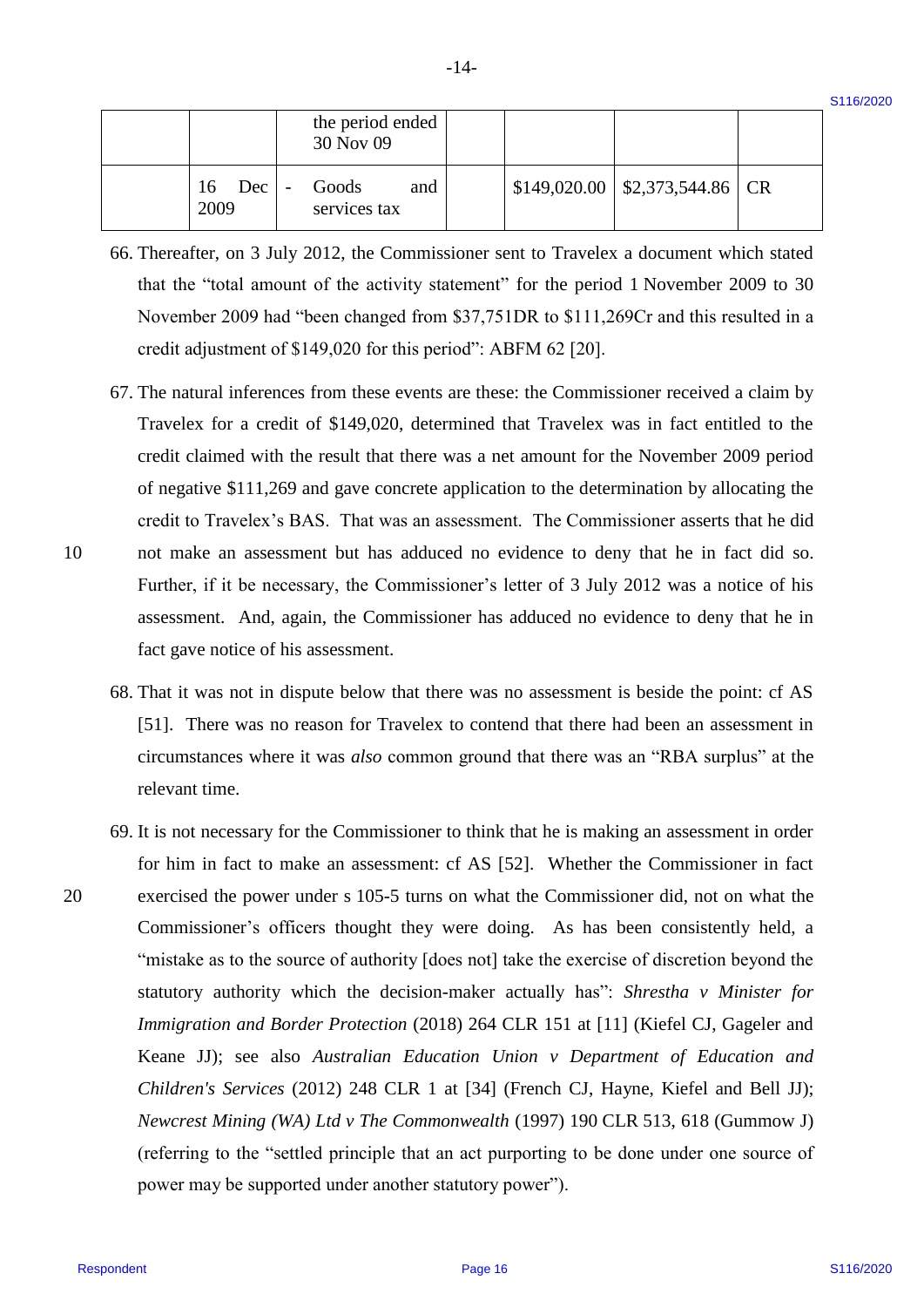- 70. Nothing in *Pintarich v Deputy Commissioner of Taxation* (2018) 262 FCR 41 at [141]- 70. Nothing in Pintarich v Deputy Commissioner of Taxation (2018) 262 FCR <sup>41</sup> at [141]- [142] stands for the proposition that an administrative decision-maker cannot unwittingly [142] stands for the proposition that an administrative decision-maker cannot unwittingly make an administrative decision: cf AS [52]. All that case stands for is that the making of make an administrative decision: cf AS [52]. All that case stands for is that the making of a decision (rendering a decision-maker functus) ordinarily involves both a conclusion and <sup>a</sup> decision (rendering <sup>a</sup> decision-maker functus) ordinarily involves both <sup>a</sup> conclusion and an overt act. Here, there was both: the Commissioner reached a conclusion that there was an overt act. Here, there was both: the Commissioner reached a conclusion that there was a negative net amount of \$111,269 for the November 2009 quarter and engaged in an <sup>a</sup> negative net amount of \$111,269 for the November 2009 quarter and engaged in an overt act reflecting that conclusion by allocating an amount to the BAS and sending a letter to Travelex confirming the Commissioner's view on 3 July 2012. letter to Travelex confirming the Commissioner's view on <sup>3</sup> July 2012.
- 71. In any event, this is not a case where the Commissioner has unwittingly made an 71. In any event, this is not <sup>a</sup> case where the Commissioner has unwittingly made an 10 administrative decision: cf AS [52]. There is no doubt the Commissioner made a series of decisions, for example, the decision to allocate the credit to Travelex's RBA. There is no decisions, for example, the decision to allocate the credit to Travelex's RBA. There is no evidence that the Commissioner "was not purporting" to make an assessment (cf AS [52]) evidence that the Commissioner "was not purporting" to make an assessment (cf AS [52]) and it is not open to the Commissioner to assert that, if he did assess, he did so only and it is not open to the Commissioner to assert that, if he did assess, he did so only unwittingly. unwittingly. 10
- 72. The Commissioner misstates at AS [52] the principle referred to in *Federal Commissioner*  72. The Commissioner misstates at AS [52] the principle referred to in Federal Commissioner of Taxation v Wade (1951) 84 CLR 105 at 116 (Wade). The principle referred to in Wade was not that "an assessment made by the Commissioner under one section cannot be was not that "an assessment made by the Commissioner under one section cannot be supported as an assessment made under another section": cf AS [52]. The principle supported as an assessment made under another section": cf AS [52]. The principle referred to in *Wade* was, in terms, that "where there are two provisions of an assessment 20 act, each giving the commissioner a power to make an assessment, and each creating a liability to tax in the event of the power it confers being exercised, an assessment made in liability to tax in the event of the power it confers being exercised, an assessment made in exercise **only** of the power given by one of those sections cannot be supported as being exercise only of the power given by one of those sections cannot be supported as being effective under the other": at 116 (emphasis added). The Commissioner omits the effective under the other": at 116 (emphasis added). The Commissioner omits the emphasised word in his articulation of the principle and, with the emphasised word, the principle is self-evidently true. It is not necessary that there be a notice of an assessment principle is self-evidently true. It is not necessary that there be <sup>a</sup> notice of an assessment before there can be an assessment under s 105-5(1): cf AS [53]. Section 105-20 expressly before there can be an assessment under <sup>s</sup> 105-5(1): cf AS [53]. Section 105-20 expressly distinguishes the power to issue a notice of assessment from the power to make an assessment: the Commissioner is only obliged to give notice of assessment "after the assessment: the Commissioner is only obliged to give notice of assessment "after the assessment is made". Further, as indicated, failure to perform the duty to give a notice of assessment is made". Further, as indicated, failure to perform the duty to give <sup>a</sup> notice of 30 assessment expressly "does not affect the validity of the assessment": see s 105-20(1). A assessment expressly "does not affect the validity of the assessment": see <sup>s</sup> 105-20(1). A notice of assessment cannot be necessary in law to complete an assessment if failure to notice of assessment cannot be necessary in law to complete an assessment if failure to issue the notice does not affect the validity of the assessment. The statement in s 105-20(1) that "failing to do so does not affect the validity of the assessment" applies to the 20(1) that "failing to do so does not affect the validity of the assessment" applies to the 70. Nothing in *Pirotansk + Deputy* Comenizatore of Tocation (2018) 262 PCR +1 a [141]-<br>[142] standario the proposition from an admission of a standard control to the standard of the standard in the proposition of the sta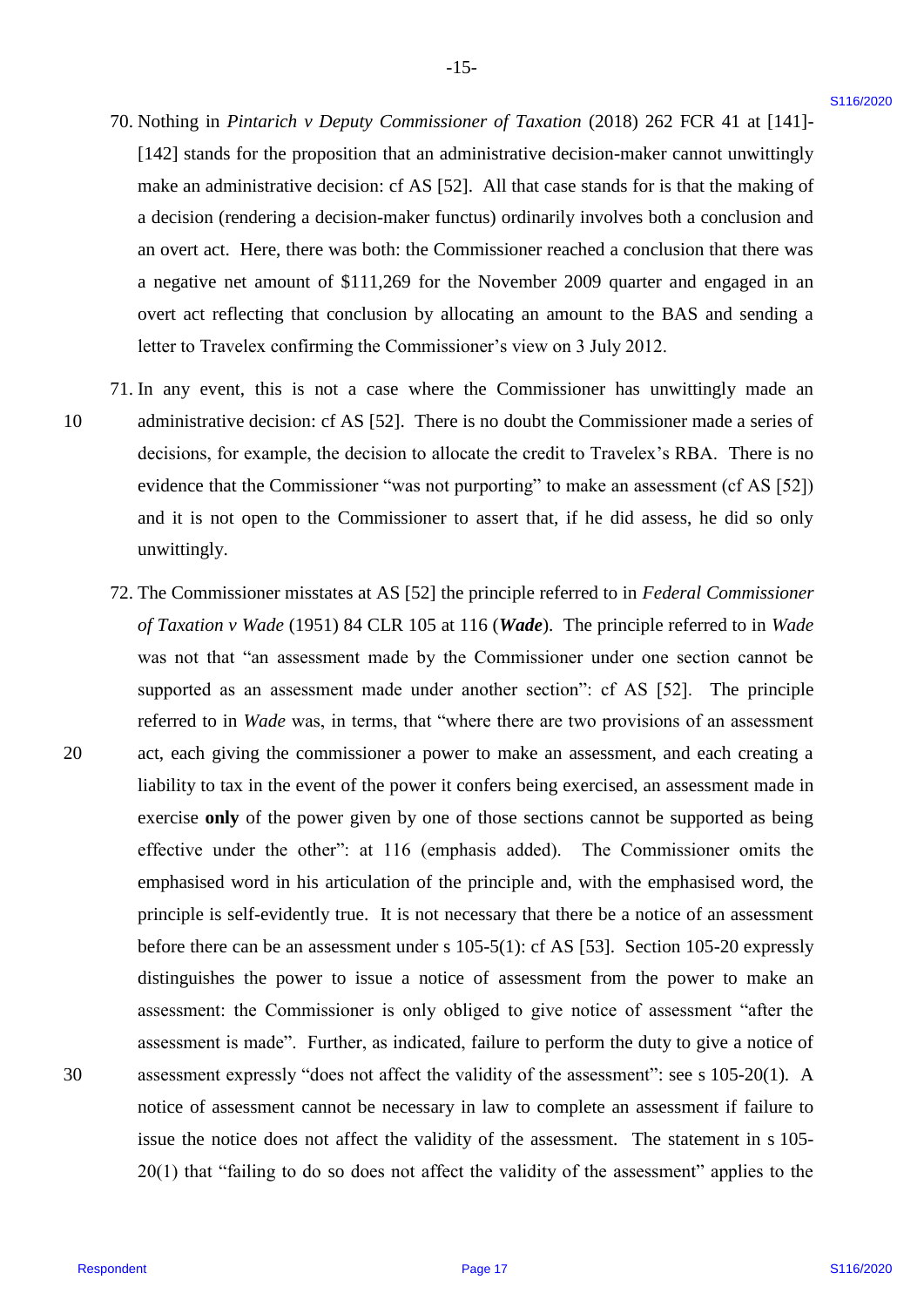whole of the duty imposed by s 105-20, not just the *time* within which the duty must be performed. There is no textual basis for the Commissioner's submission to the contrary: performed. There is no textual basis for the Commissioner's submission to the contrary: cf AS [53]. cf AS [53].

-16- -16-

- 73. *Batagol v Federal Commissioner of Taxation* (1963) 109 CLR 243 at 252 and *FCT v*  73. Batagol v Federal Commissioner of Taxation (1963) 109 CLR 243 at 252 and FCT v *Futuris Corp Ltd* (2008) 237 CLR 146 at [2] and [49] concerned the provisions of the Futuris Corp Ltd (2008) 237 CLR 146 at [2] and [49] concerned the provisions of the ITAA 1936, not the TAA. The ITAA 1936 did not include an express statutory directive ITAA 1936, not the TAA. The ITAA 1936 did not include an express statutory directive that failure to give a notice of assessment did not affect the validity of the assessment: cf s that failure to give <sup>a</sup> notice of assessment did not affect the validity of the assessment: cf <sup>s</sup> 105-20(1). In *Batagol* at 253, Kitto J pointed out that s 174 of the ITAA 1936 departed 105-20(1). In Batagol at 253, Kitto <sup>J</sup> pointed out that <sup>s</sup> 174 of the ITAA 1936 departed from its predecessor, the *Income Tax Assessment Act 1922* (Cth),<sup>3</sup> the latter of which *did* 10 include an equivalent to s 105-20. Of the 1922 Act, Kitto J observed that the "scheme … include an equivalent to <sup>s</sup> 105-20. Of the 1922 Act, Kitto <sup>J</sup> observed that the "scheme ... as regards assessment was much less clearly marked than is the scheme" of the 1936 Act: as regards assessment was much less clearly marked than is the scheme" of the 1936 Act: at 253. Nor did the ITAA 1936 include any equivalent to s 105-15 of the TAA, which at 253. Nor did the ITAA 1936 include any equivalent to <sup>s</sup> 105-15 of the TAA, which (inter alia) expressly made a taxpayer's liability to pay indirect tax and the (inter alia) expressly made a taxpayer's liability to pay indirect tax and\_ the Commissioner's obligation to pay net amounts not depend on the making of an Commissioner's obligation to pay net amounts not depend on the making of an assessment. The different conclusion in relation to the 1936 Act follows from the fact that assessment. The different conclusion in relation to the 1936 Act follows from the fact that the "essential character" of an income tax assessment is that it *creates* a tax liability of a the "essential character" of an income tax assessment is that it creates <sup>a</sup> tax liability of <sup>a</sup> certain amount: Batagol at 252.9. That was not the essential character of an assessment under Pt 3-10 of the TAA. The essential character of an assessment under those provisions under Pt 3-10 of the TAA. The essential character of an assessment under those provisions was not to create rights and liabilities, but to engage the "conclusive evidence" provision was not to create rights and liabilities, but to engage the "conclusive evidence" provision 20 in s 105-100 and to allow the taxpayer to invoke the review and appeal mechanisms in in <sup>s</sup> 105-100 and to allow the taxpayer to invoke the review and appeal mechanisms in Part IVC of the TAA: s 105-40. Part IVC of the TAA: <sup>s</sup> 105-40. whole of the duty imposed by s 105-20, not just the slow within which the duty must be<br>performed. There is no tertual basis for the Commission<br>or "submosters in the commercy.<br>
The signal is Fielderd Constations<br>or of Taxa
- 20

10

74. Further, here there were more than "mere internal administrative acts of the 74. Further, here there were more than "mere internal administrative acts of the Commissioner": the Commissioner allocated an amount to Travelex's RBA (an "act in the Commissioner': the Commissioner allocated an amount to Travelex's RBA (an "act in the law", if that be necessary: cf AS [55]) and confirmed the basis of that allocation by the letter of 3 July 2012, thereby bringing to Travelex's attention the assessment. letter of <sup>3</sup> July 2012, thereby bringing to Travelex's attention the assessment.

# **Further, the Commissioner has not otherwise established that there was no "substantive**  Further, the Commissioner has not otherwise established that there was no "substantive **and legitimate entitlement"** and legitimate entitlement"

75. Further, the Commissioner has not established an essential premise of his case, namely 75. Further, the Commissioner has not established an essential premise of his case, namely that Travelex was not "substantively and legitimately entitled under a taxation law" to the that Travelex was not "substantively and legitimately entitled under a taxation law" to the

 $\overline{a}$ 

<sup>&</sup>lt;sup>3</sup> The former s 40 of the *Income Tax Assessment Act 1922* (Cth) stated: "(1) As soon as conveniently may be after an assessment is made the Commissioner shall cause notice in writing of the assessment to be be after an assessment is made the Commissioner shall cause notice in writing of the assessment to be given to the person liable to pay the income tax. (2) The omission to give any such notice shall not given to the person liable to pay the income tax. (2) The omission to give any such notice shall not invalidate the assessment". invalidate the assessment".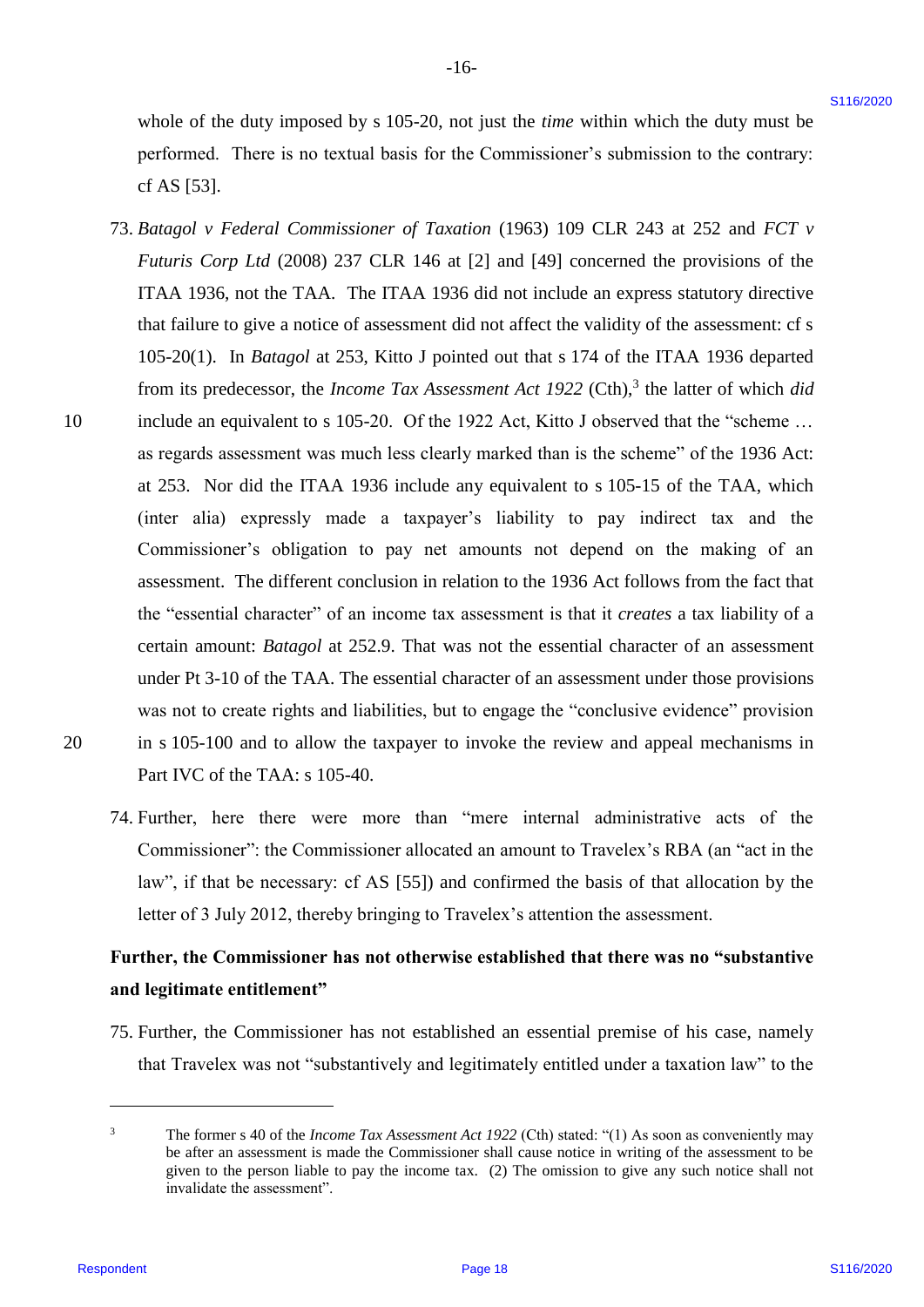credits which the Commissioner applied to the running balance account to produce the credits which the Commissioner applied to the running balance account to produce the RBA Surplus: cf AS [18], [19], [26]. RBA Surplus: cf AS [18], [19], [26].

 $-17-$ 

- 76. The Commissioner's point is that the amounts allocated by the Commissioner to the RBA 76. The Commissioner's point is that the amounts allocated by the Commissioner to the RBA were not equal to or less than the amount of a "credit" within the meaning of the definition were not equal to or less than the amount of <sup>a</sup> "credit" within the meaning of the definition in s 8AAZA of the TAA. Although he does not expressly submit that this is so, his point in <sup>s</sup> 8AAZA of the TAA. Although he does not expressly submit that this is so, his point involves the proposition that the amount was not an "amount that the Commissioner must involves the proposition that the amount was not an "amount that the Commissioner must pay to [Travelex] under a taxation law." pay to [Travelex] under <sup>a</sup> taxation law."
- 77. On the available material, the Commissioner was subject to a relevant obligation as at 16 77. On the available material, the Commissioner was subject to <sup>a</sup> relevant obligation as at 16 December 2009. December 2009.
- 10 78. The Commissioner does not dispute that Travelex had under-claimed input tax credits 78. The Commissioner does not dispute that Travelex had under-claimed input tax credits (arising from creditable acquisitions) for the November 2009 tax period in an amount of (arising from creditable acquisitions) for the November 2009 tax period in an amount of \$149,020. Nor does the Commissioner dispute that, for the November 2009 tax period, \$149,020. Nor does the Commissioner dispute that, for the November 2009 tax period, after the GST payable by Travelex (under s 7-1 of the GST Act) was set off against after the GST payable by Travelex (under <sup>s</sup> 7-1 of the GST Act) was set off against Travelex's entitlements to input tax credits, there was a balance in Travelex's favour of Travelex's entitlements to input tax credits, there was <sup>a</sup> balance in Travelex's favour of \$111,629. The Commissioner hardly could dispute these matters: it was the fact of \$111,629. The Commissioner hardly could dispute these matters: it was the fact of Travelex's under-claim which led the Commissioner to allocate \$149,020 to Travelex's Travelex's under-claim which led the Commissioner to allocate \$149,020 to Travelex's RBA on 28 June 2012, leaving a balance in Travelex's favour of \$111,629 for the RBA on <sup>28</sup> June 2012, leaving <sup>a</sup> balance in Travelex's favour of \$111,629 for the November 2009 tax period. November 2009 tax period. eradia which the Commissioner applied to the running balance account to produce the<br>
RPs Asyrigue cf. AS [18], [19], [19], [19], [19]<br>
The Commissioner applied to the runner attitude by the Commissioner to the RIA<br>
were a 10
- 79. Underlying all of this was that, in respect of the November 2009 tax period, Travelex had 79. Underlying all of this was that, in respect of the November 2009 tax period, Travelex had 20 input tax credits. And, it is submitted, Travelex had an entitlement to those credits under input tax credits. And, it is submitted, Travelex had an entitlement to those credits under the GST Act. That entitlement was such as to give rise to a "credit" within the meaning of s 8AAZA. 20
	- 80. The source of that entitlement was s 11-20 of the GST Act which stated "[y]ou are entitled 80. The source of that entitlement was <sup>s</sup> 11-20 of the GST Act which stated "[y]ou are entitled to the input tax credit for any \*creditable acquisitions that you make". to the input tax credit for any \*creditable acquisitions that you make".
	- 81. The entitlement given by s 11-20 was qualified by s 7-5 of the GST Act. Section 7-5 81. The entitlement given by <sup>s</sup> 11-20 was qualified by <sup>s</sup> 7-5 of the GST Act. Section 7-5 stated: stated:

Amounts of GST and amounts of input tax credits are set off against each other to Amounts of GST and amounts of input tax credits are set off against each other to produce a \*net amount for a tax period (which maybe altered to take account of produce <sup>a</sup> \*net amount for <sup>a</sup> tax period (which maybe altered to take account of \*adjustments). \*adjustments).

30 82. The effect of s 7-5 is that, at the end of a tax period, there is an automatic, self-executing 82. The effect of <sup>s</sup> 7-5 is that, at the end of <sup>a</sup> tax period, there is an automatic, self-executing statutory set-off as between amounts of GST (payable under s 7-1) and input tax credits statutory set-off as between amounts of GST (payable under <sup>s</sup> 7-1) and input tax credits (in respect of which there is an entitlement under s 11-20). The result of that automatic (in respect of which there is an entitlement under <sup>s</sup> 11-20). The result of that automatic 30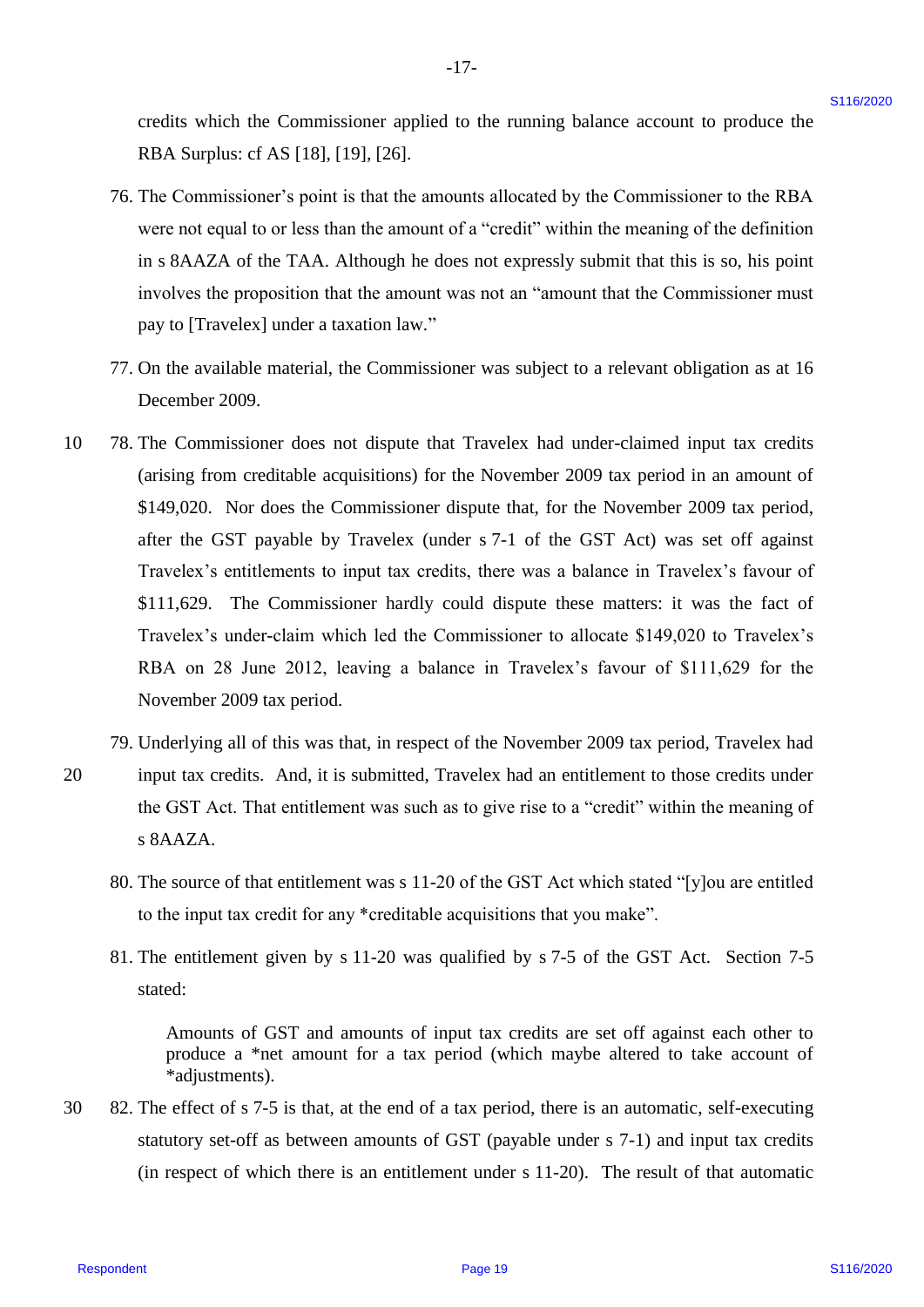statutory set-off is to produce a net amount. That net amount owes its existence to s 7-5 statutory set-off is to produce a net amount. That net amount owes its existence to <sup>s</sup> 7-5 and it exists before the taking of any further step, such as the lodgment of a BAS or the and it exists before the taking of any further step, such as the lodgment of <sup>a</sup> BAS or the making of an assessment by the Commissioner. making of an assessment by the Commissioner.

-18- -18-

83. Section 7-15 of the GST Act operates on the "net amount" referred to in s 7-5. Section 7- 83. Section 7-15 of the GST Act operates on the "net amount" referred to in <sup>s</sup> 7-5. Section 7- 15 states: 15 states:

The \*net amount for a tax period is the amount that the entity must pay to the The \*net amount for <sup>a</sup> tax period is the amount that the entity must pay to the Commonwealth, or the Commonwealth must refund to the entity, in respect of the Commonwealth, or the Commonwealth must refund to the entity, in respect of the period. period.

84. The effect of s 7-15 is to impose an obligation to pay to an entity a negative net amount 84. The effect of <sup>s</sup> 7-15 is to impose an obligation to pay to an entity a negative net amount

10

20

10 which results from the statutory set-off effected by s 7-5. And that obligation exists which results from the statutory set-off effected by <sup>s</sup> 7-5. And that obligation exists before (and irrespective of) any subsequent lodgement of a BAS. The obligation arises before (and irrespective of) any subsequent lodgement of a BAS. The obligation arises upon the completion of the relevant tax period. upon the completion of the relevant tax period.

- 85. The effect of lodging a BAS is that the amount worked out in the BAS "is treated as your 85. The effect of lodging <sup>a</sup> BAS is that the amount worked out in the BAS "is treated as your net amount for the tax period": s 17-15(1). That is a limited statutory deeming. It cannot net amount for the tax period": <sup>s</sup> 17-15(1). That is <sup>a</sup> limited statutory deeming. It cannot mean that the amount worked out in the BAS is your net amount irrespective of other circumstances. For example, it cannot mean that the amount so worked out is your net circumstances. For example, it cannot mean that the amount so worked out is your net amount even if the Commissioner later assesses a different amount. And, in Travelex's amount even if the Commissioner later assesses <sup>a</sup> different amount. And, in Travelex's submission, it does not mean that the amount worked out in the BAS is your net amount submission, it does not mean that the amount worked out in the BAS is your net amount even if on the proper analysis of the law and the facts, the net amount is different. So, for 20 example, if a BAS reflects an understanding of the law which has been shown to be incorrect by a decision of the High Court, s 17-15(1) does not require the parties to act as incorrect by <sup>a</sup> decision of the High Court, <sup>s</sup> 17-15(1) does not require the parties to act as if the High Court's decision was wrong. It would require compelling statutory language if the High Court's decision was wrong. It would require compelling statutory language before one would read the GST Act in that way. The circumstances of this case show the before one would read the GST Act in that way. The circumstances of this case show the potential injustice: Travelex submitted its BAS at a time when it was seeking to appeal to potential injustice: Travelex submitted its BAS at <sup>a</sup> time when it was seeking to appeal to the High Court to establish that the basis on which its BAS's had been submitted was the High Court to establish that the basis on which its BAS's had been submitted was erroneous; the High Court ultimately agreed with Travelex's position; Parliament cannot erroneous; the High Court ultimately agreed with Travelex's position; Parliament cannot have intended that something more was needed for the High Court's decision to confirm have intended that something more was needed for the High Court's decision to confirm that the BAS did not reflect the substantive and legitimate entitlements of Travelex. that the BAS did not reflect the substantive and legitimate entitlements of Travelex. Properly understood, s 17-15(1) does no more than render the amount worked out in the Properly understood, <sup>s</sup> 17-15(1) does no more than render the amount worked out in the 30 BAS prima facie evidence of the net amount. BAS prima facie evidence of the net amount. stanting yeal-off is to produce a net amount. That net amount over its existence to  $s$ ?-5<br>
and the size before the ralong of my formlessing to year and as the entropy stand as the entropy stand as the size of a fit and t
- 30

86. How does this apply in the present case? In respect of the November 2009 tax period, 86. How does this apply in the present case? In respect of the November 2009 tax period, Travelex had an entitlement to input tax credits arising from creditable acquisitions: s 11- Travelex had an entitlement to input tax credits arising from creditable acquisitions: <sup>s</sup> 11- 20. The Commissioner does not dispute that. Upon the completion of the November 20. The Commissioner does not dispute that. Upon the completion of the November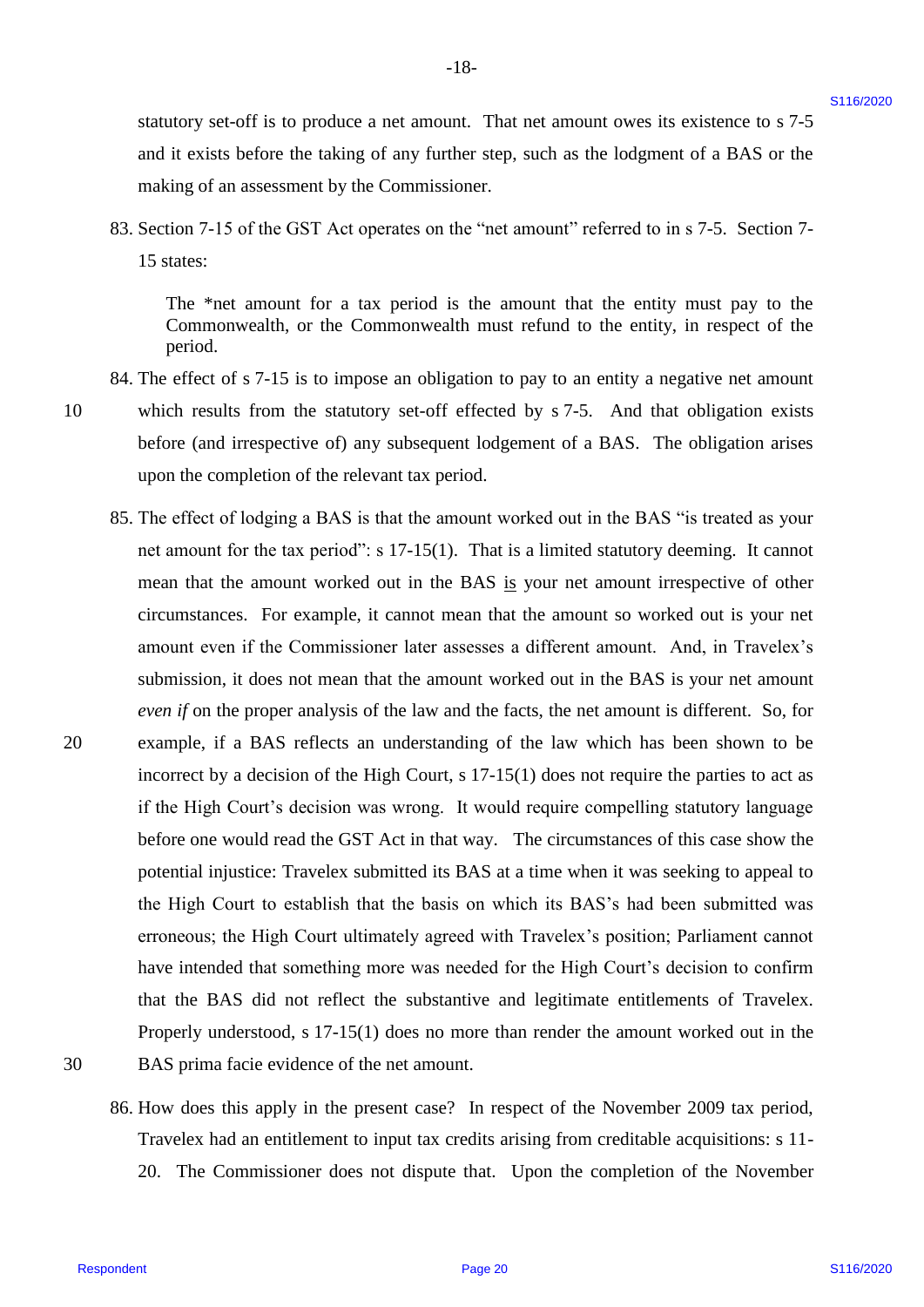2009 tax period, there was an automatic statutory set-off between Travelex's input tax 2009 tax period, there was an automatic statutory set-off between Travelex's input tax credits and the GST payable by Travelex, resulting in a net amount of \$111,269 in credits and the GST payable by Travelex, resulting in a net amount of \$111,269 in Travelex's favour: s 7-5. The Commissioner does not dispute that, if there was such a set-Travelex's favour: <sup>s</sup> 7-5. The Commissioner does not dispute that, ifthere was such <sup>a</sup> setoff, the net amount would have been \$111,269 (although he may dispute that there was an automatic set-off). There was an obligation to pay the amount of \$111,269: s 7-15. There automatic set-off). There was an obligation to pay the amount of \$111,269: <sup>s</sup> 7-15. There was, accordingly, a "credit" within the meaning of the TAA equal in amount to the under-was, accordingly, <sup>a</sup> "credit" within the meaning of the TAA equal in amount to the underclaimed input tax credits. The Commissioner did not mistakenly allocate an amount to the claimed input tax credits. The Commissioner did not mistakenly allocate an amount to the RBA. To the contrary, he was correctly reflecting the amount that Travelex was entitled RBA. To the contrary, he was correctly reflecting the amount that Travelex was entitled to under the GST Act, just as he would do if he were to choose to assess. to under the GST Act, just as he would do if he were to choose to assess. 2009 tax positol, there was an antennatio statutory set-off between Travelets's and the GNY required in each care was the state and the GNY required in the S11.200 s.<br>Travelets' state (FIT required inclusive contact dispu

-19- -19-

- 10 87. It follows that the first sentence of Derrington J's reasons at FFC [82] is only partially 87. It follows that the first sentence of Derrington J's reasons at FFC [82] is only partially correct. The parties were also subject to the rights and obligations for which ss 7 and 11 of correct. The parties were also subject to the rights and obligations for which ss 7 and <sup>11</sup> of the GST Act provided. The existence of those rights and obligations was expressly the GST Act provided. The existence of those rights and obligations was expressly acknowledged by s 105-55 of the Administration Act which contemplated that a taxpayer acknowledged by <sup>s</sup> 105-55 of the Administration Act which contemplated that a taxpayer might be entitled to claim and the Commissioner might be obliged to pay or allocate an might be entitled to claim and the Commissioner might be obliged to pay or allocate an input tax credit independently of the issue of an assessment. Paragraph [27] of *Multiflex*, input tax credit independently of the issue of an assessment. Paragraph [27] of Multiflex, set out by Derrington J at FFC [50] recognises as much. 10
- 88. The scope of the Commissioner's contention as to what constitutes a "substantive and 88. The scope of the Commissioner's contention as to what constitutes <sup>a</sup> "substantive and legitimate entitlement" is unclear. Travelex will seek leave to amend its Notice of legitimate entitlement" is unclear. Travelex will seek leave to amend its Notice of Contention to add the contention that Travelex's entitlement to claim input tax credits in Contention to add the contention that Travelex's entitlement to claim input tax credits in 20 relation to the relevant period gave rise to a "credit" within the meaning of s 8AAZA of
- 20

**Part VII: Oral Argument** Part VII: Oral Argument

the Administration Act. the Administration Act.

89. Travelex estimates that it will require 1.5 hours for the presentation of its argument. 89. Travelex estimates that it will require 1.5 hours for the presentation of its argument.

Dated 10 September 2020 Dated 10 September 2020

 $\subset$ 

1000 Mbile (400

**James Hmelnitsky SC Louise McBride David Hume** James Hmelnitsky SC Louise McBride David Hume Six Selborne Wentworth  $4<sup>th</sup>$  Floor St James Six Selborne Wentworth 4<sup>th</sup> Floor St James Six Selborne Wentworth T: (02) 9230 0689 (02) 9237 0588 T: (02) 8915 2694 T: (02) 9230 0689 (02) 9237 0588 T: (02) 8915 2694 30 jhmelnitsky@sixthfloor.com.au louise.mcbride@stjames.net.au **[dhume@sixthfloor.com.au](mailto:dhume@sixthfloor.com.au)**